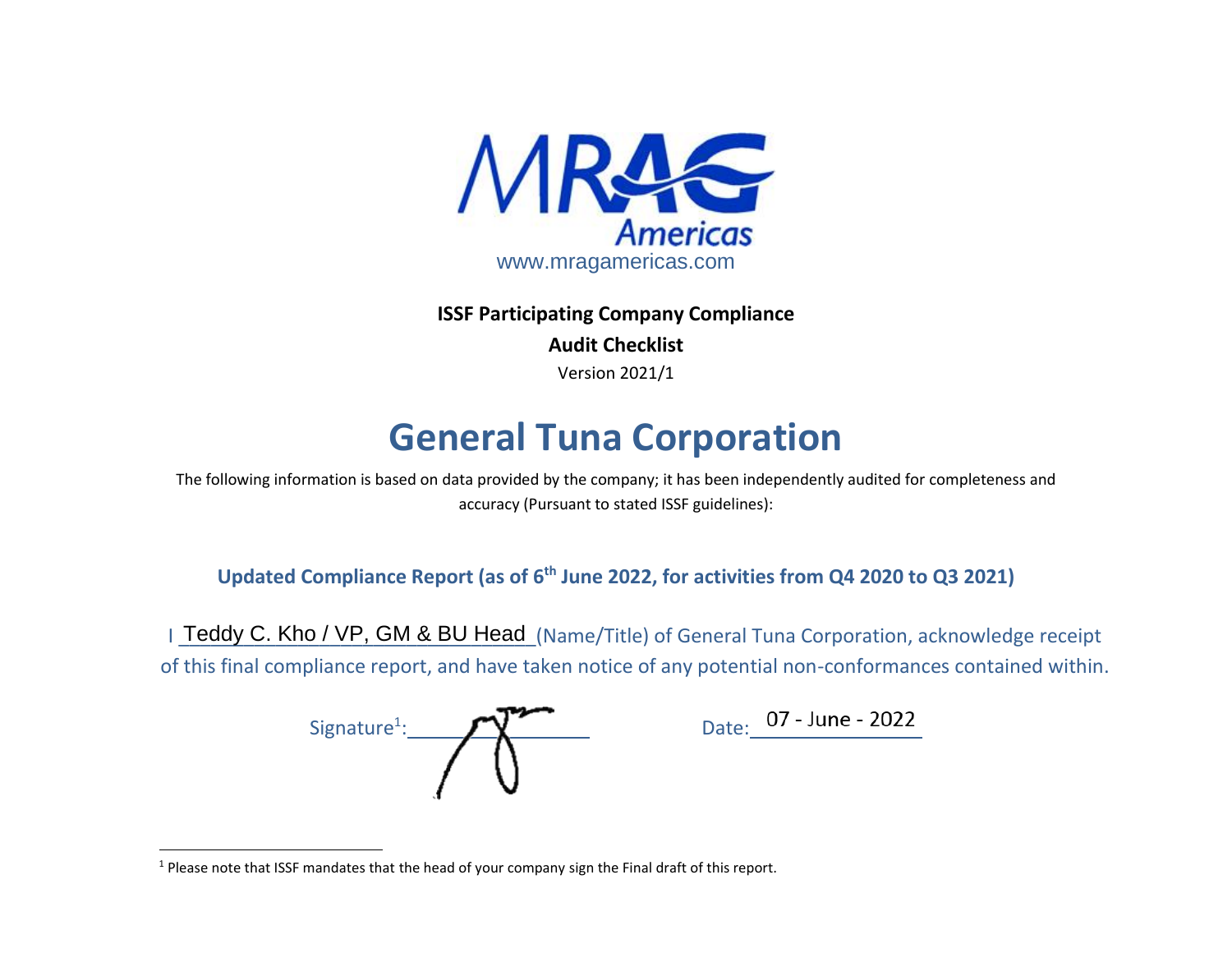## **General Audit Information**

| <b>Company Name</b>                                           | <b>General Tuna Corporation</b>                                                                                                                                     |                |  |  |  |  |
|---------------------------------------------------------------|---------------------------------------------------------------------------------------------------------------------------------------------------------------------|----------------|--|--|--|--|
| <b>Affiliated Company Names</b>                               | Century Pacific Food Inc, Snow Mountain Dairy Corporation                                                                                                           |                |  |  |  |  |
| <b>Company Address</b>                                        | Ngilay Road, Bo. Tambler,<br><b>General Santos City</b><br>9500 Philippines                                                                                         |                |  |  |  |  |
| <b>Contact Information</b><br>(Name, Phone, Email)            | Teddy Kho<br>tkho@centurypacific.com.ph                                                                                                                             |                |  |  |  |  |
|                                                               |                                                                                                                                                                     |                |  |  |  |  |
|                                                               | Patricia Bianchi                                                                                                                                                    | Erin Hrastar   |  |  |  |  |
| Auditor Name(s)                                               | Jonah van Beijnen<br><b>Oleg Martens</b>                                                                                                                            | Jason Anderson |  |  |  |  |
|                                                               |                                                                                                                                                                     |                |  |  |  |  |
| <b>Audit Start Date</b>                                       | <b>11 October 2021</b>                                                                                                                                              |                |  |  |  |  |
| <b>Audit End Date</b>                                         | Preliminary audit results issued: Week of 24 January 2022<br>Final audit results issued: Week of 14 March 2022<br>Updated audit results issued: Week of 6 June 2022 |                |  |  |  |  |
| Time zone(s) for coordinating remote<br>audit conference call | Philippines                                                                                                                                                         |                |  |  |  |  |
| Language requirements for remote<br>audit conference call     | English                                                                                                                                                             |                |  |  |  |  |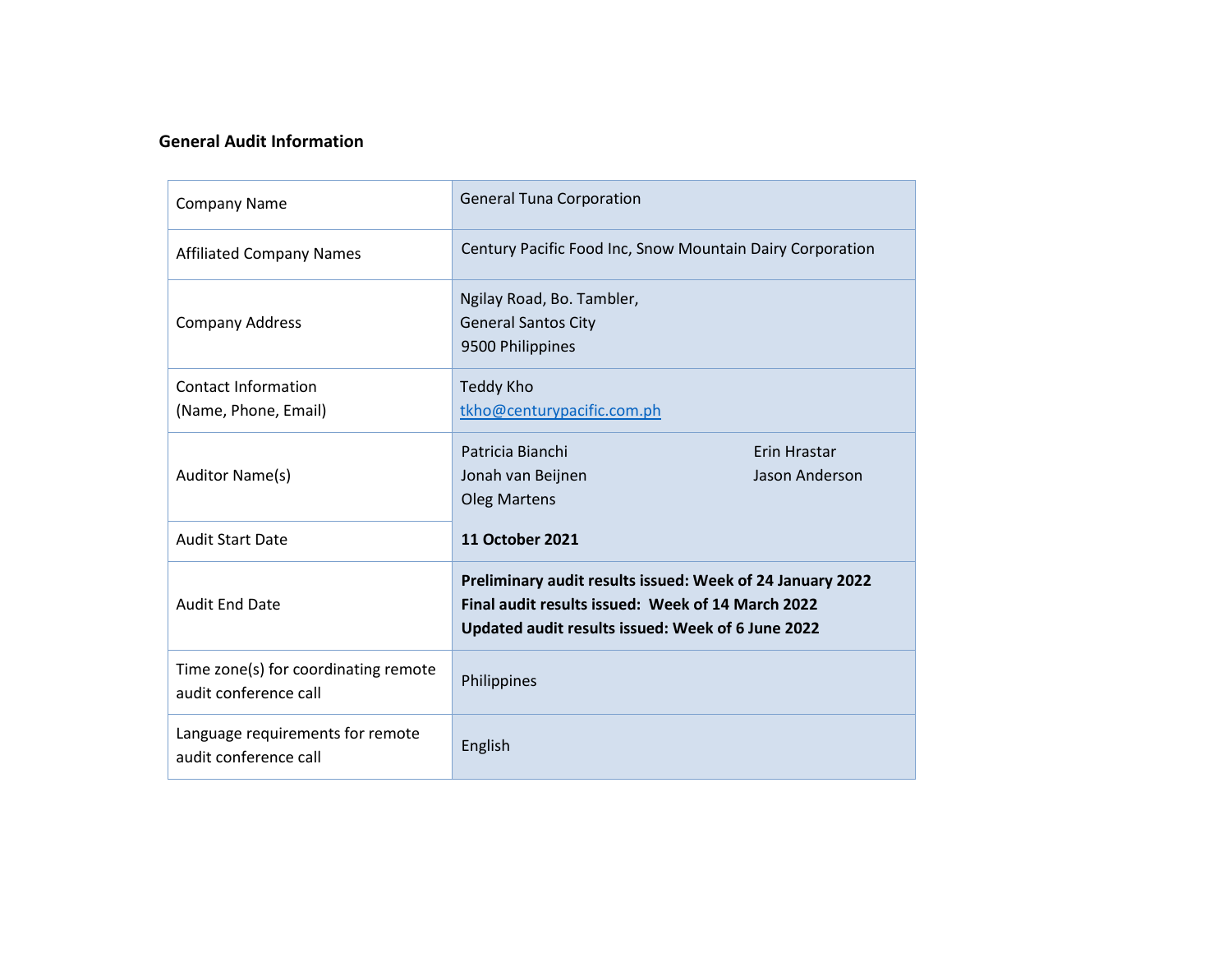| <b>Compliance Snapshot</b>                                                                            |              |              |                          |                          |                          |                          |                              |                          |              |              |
|-------------------------------------------------------------------------------------------------------|--------------|--------------|--------------------------|--------------------------|--------------------------|--------------------------|------------------------------|--------------------------|--------------|--------------|
| <b>Conservation Measure</b>                                                                           | 2022 Update  | 2022         | 2020                     | 2019                     | 2018                     | 2017                     | 2016                         | 2015 Update              | 2015         | 2014         |
| 1.1 RFMO Authorized Vessel Record                                                                     | OK           | OK           | OK                       | OK                       | OK                       | OK                       | OK                           | <b>OBS</b>               | <b>OBS</b>   | <b>OBS</b>   |
| 1.2 RFMO Participation                                                                                | OK           | OK           | OK                       | OK                       | OK                       | OK                       | OK                           | OK                       | OK           | OK           |
| 2.1 Product Traceability                                                                              | <b>OK</b>    | OK           | OK                       | OK                       | OK                       | OK                       | OK                           | <b>OBS</b>               | <b>OBS</b>   | OK           |
| 2.2 Quarterly Data Submission to RFMO                                                                 | OK           | OK           | OK                       | <b>OK</b>                | OK                       | OK                       | OK                           | OK                       | <b>MINOR</b> | <b>MINOR</b> |
| 2.3 Product Labelling by Species and Area of Capture                                                  | N/A          | N/A          | N/A                      | N/A                      | N/A                      |                          | $\qquad \qquad \blacksquare$ | $\overline{\phantom{a}}$ |              |              |
| 2.4 Supply Chain Transparency, Audit, Reporting and Purchase Requirements                             | OK           | OK           | OK                       | $\overline{\phantom{a}}$ |                          | $\overline{\phantom{a}}$ | $\qquad \qquad \blacksquare$ | $\overline{\phantom{a}}$ |              |              |
| 3.1(a) Shark Finning Policy                                                                           | OK           | OK           | OK                       | OK                       | OK                       | OK                       | OK                           | <b>OK</b>                | OK           | OK           |
| 3.1(b) Prohibition of Transactions with Shark Finning Vessels                                         | OK           | OK           | OK                       | OK                       | OK                       | OK                       | OK                           | OK                       | OK           | OK           |
| 3.1(c) Prohibition of Transactions with Companies without a Public Policy                             | OK           | OK           | OK                       | OK                       | OK                       | OK                       | OK                           | OK                       | <b>MINOR</b> | <b>MINOR</b> |
| 3.2 Large-scale Pelagic Driftnets                                                                     | OK           | OK           | OK                       | <b>OK</b>                | OK                       | OK                       | OK                           | <b>OK</b>                | OK           | OK           |
| 3.3 Full Retention of tunas                                                                           | OK           | OK           | OK                       | OK                       | OK                       | OK                       | OK                           | OK                       | OK           | <b>MINOR</b> |
| 3.4 Skippers Best Practices                                                                           | OK           | OK           | OK                       | OK                       | OK                       | OK                       | OK                           | OK                       | <b>MINOR</b> | <b>MINOR</b> |
| 3.5 Transactions w/ Vessels that use Only Non-Entangling FADs                                         | OK           | OK           | OK                       | OK                       | OK                       | OK                       | $\qquad \qquad \blacksquare$ | $\overline{\phantom{0}}$ |              |              |
| 3.6 Transactions with Vessels Implementing Best Practices for Sharks & Sea Turtles                    | N/A          | N/A          | N/A                      | N/A                      | N/A                      | $\overline{\phantom{a}}$ | $\overline{\phantom{a}}$     | $\overline{\phantom{a}}$ |              |              |
| 3.7 Transactions with Vessels or Companies with Vessel-Based FAD Management Policies                  | OK           | OK           |                          |                          |                          |                          |                              |                          |              |              |
| <b>4.1 UVI-IMO</b>                                                                                    | OK           | OK           | OK                       | OK                       | OK                       | OK                       | OK                           | OK                       | OK           | <b>OBS</b>   |
| 4.2 Purse Seine Unique Vessel Identifiers                                                             | OK           | OK           | OK                       | OK                       | OK                       | OK                       | OK                           | OK                       | OK           | OK           |
| 4.3(a) Observer Coverage                                                                              | OK           | OK           | OK                       | OK                       | OK                       | OK                       | OK                           | <b>OBS</b>               | <b>OBS</b>   | <b>MINOR</b> |
| 4.4(a) Transshipment                                                                                  | <b>MINOR</b> | <b>MAJOR</b> | OK                       | OK                       | OK                       | OK                       | OK                           | <b>OBS</b>               | <b>OBS</b>   | <b>MINOR</b> |
| 4.4(c) Transshipment at Sea - Observer Coverage                                                       | N/A          | N/A          | N/A                      | N/A                      | N/A                      |                          | $\qquad \qquad \blacksquare$ |                          |              |              |
| 5.1 IUU Fishing                                                                                       | OK           | OK           | OK                       | <b>OK</b>                | OK                       | OK                       | OK                           | <b>OK</b>                | OK           | OK           |
| 5.2 IUU Product Response                                                                              | OK           | OK           | OK                       | OK                       | OK                       | OK                       | OK                           | OK                       | OK           | <b>MINOR</b> |
| 6.1 Transaction Ban for LPS vessels not Actively Fishing for Tuna on Dec. 31, 2012                    | OK           | OK           | OK                       | OK                       | OK                       | OK                       | OK                           | OK                       | <b>MINOR</b> | <b>OK</b>    |
| 6.2(e) Purchases from PS Vessels in Fleets with Other Vessels not in Compliance w/ CMs 6.1 and 6.2(a) | OK           | OK           | OK                       | OK                       | OK                       | $\overline{\phantom{a}}$ | $\qquad \qquad \blacksquare$ | $\overline{a}$           |              |              |
| 7.1(a) Registration of Controlled Vessels (purse seine and supply & tender)                           | N/A          | N/A          | N/A                      | N/A                      | N/A                      | OK                       | N/A                          | N/A                      | N/A          | <b>OBS</b>   |
| 7.1(b) Registration of Controlled Vessels (longline)                                                  | N/A          | N/A          | N/A                      | N/A                      |                          |                          |                              |                          |              |              |
| 7.2 Threshold Requirement for PVR Listing                                                             | OK           | OK           | OK                       | OK                       | OK                       |                          |                              |                          |              |              |
| 7.3 Purchases from PVR Vessels (large Purse Seine)                                                    | <b>OK</b>    | OK           | OK                       | OK                       | OK                       | OK                       | OK                           |                          |              |              |
| 7.4 Supply and Tender Vessels                                                                         | N/A          | N/A          | N/A                      | N/A                      | N/A                      |                          |                              | $\overline{\phantom{0}}$ |              |              |
| 7.5 Purchases from PVR Vessels (longline)                                                             | N/A          | N/A          | N/A                      | $\sim$                   | $\overline{\phantom{a}}$ |                          |                              | $\overline{\phantom{m}}$ |              |              |
| 8.1 Exemption for Very Small Purse Seine Vessels                                                      | N/A          | N/A          | N/A                      | N/A                      | N/A                      | N/A                      | N/A                          | N/A                      | N/A          | OK           |
| 9.1 Public Policy on Social and Labor Standards                                                       | OK           | OK           | $\overline{\phantom{0}}$ | $\overline{\phantom{0}}$ | $\overline{\phantom{a}}$ |                          |                              | $\overline{\phantom{0}}$ |              | $\sim$       |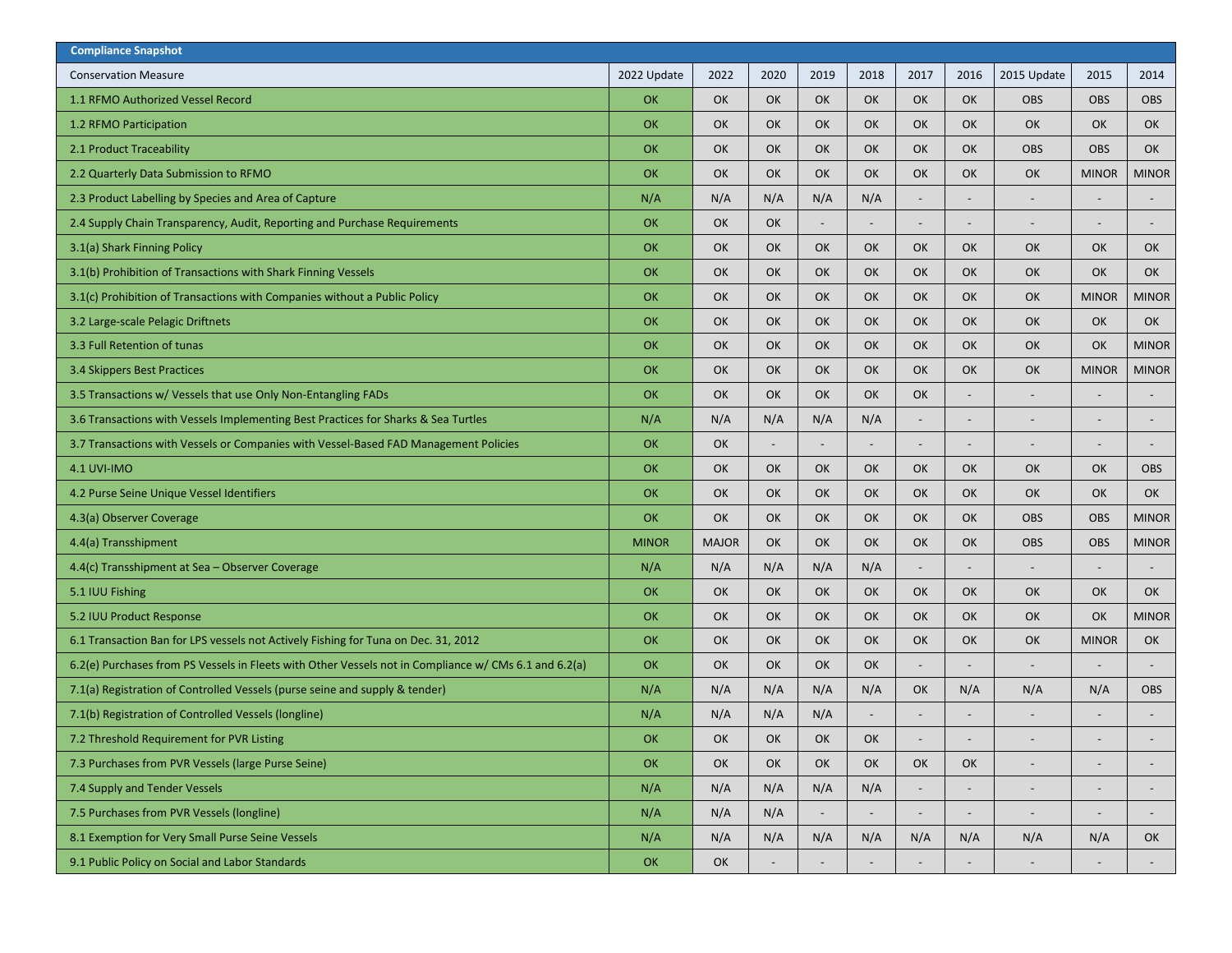|                                        | <b>Audit purpose</b>                                                                                                                                                                                                                                                                                                                                                                                                                                |
|----------------------------------------|-----------------------------------------------------------------------------------------------------------------------------------------------------------------------------------------------------------------------------------------------------------------------------------------------------------------------------------------------------------------------------------------------------------------------------------------------------|
| <b>Audit objective</b>                 | The purpose of this audit is to validate participating company compliance with all ISSF conservation measures in<br>place for the year of activity being audited.                                                                                                                                                                                                                                                                                   |
| Audit criteria                         | The PC compliance audits cover all conservation measures as defined in the ISSF Participating Company<br>Compliance: Audit Policy Document and Standard Operating Procedures, Version 2020/1.                                                                                                                                                                                                                                                       |
| <b>Audit outcomes</b>                  | The auditing serves as an assessment of conformance by PCs. Any significant gaps in conformance and where<br>corrective actions may be necessary will be specified. Timelines for remediation will be prescribed by MRAG in<br>the audit report, however any sanctions or other actions will be at the discretion of ISSF. Depending on the<br>nature of the non-conformance and the required corrective action, a follow up audit may be required. |
| <b>Purpose of this</b><br>document     | All auditors will follow this checklist for conducting ISSF PC Compliance audits. The completed and approved<br>copy of this checklist will serve as the audit report for each participating company.                                                                                                                                                                                                                                               |
| <b>Other relevant</b><br>documentation | ISSF Participating Company Compliance: Audit Policy Document and Standard Operating Procedures, Version<br>2020/1.                                                                                                                                                                                                                                                                                                                                  |

|                      | <b>Conformance with ISSF Commitments</b>                                                                                                                                                                                                                                                                                                                                                                                                                                                                                                                                                                                |  |  |  |  |  |  |  |  |
|----------------------|-------------------------------------------------------------------------------------------------------------------------------------------------------------------------------------------------------------------------------------------------------------------------------------------------------------------------------------------------------------------------------------------------------------------------------------------------------------------------------------------------------------------------------------------------------------------------------------------------------------------------|--|--|--|--|--|--|--|--|
| Non-<br>conformances | Non-conformances must be raised against specific ISSF conservation measures. The severity of the non-<br>conformance – and whether this jeopardizes the integrity of the ISSF program – determines which non-<br>conformances are raised.                                                                                                                                                                                                                                                                                                                                                                               |  |  |  |  |  |  |  |  |
| <b>Grading</b>       | MRAG Americas defines audit findings as follows:<br>Conformance (Ok) - the PC can provide evidence of compliance with a conservation measure<br>Observations - the PC is currently in compliance but there is a high risk that non-conformance could occur<br>inadvertently without implementing preventative actions<br>Minor Non-conformance – the PC does not comply with a conservation measure, but this does not<br>compromise the integrity of the ISSF initiatives<br>Major Non-conformance – the PC does not comply with a conservation measure, and this compromises the<br>integrity of the ISSF initiatives |  |  |  |  |  |  |  |  |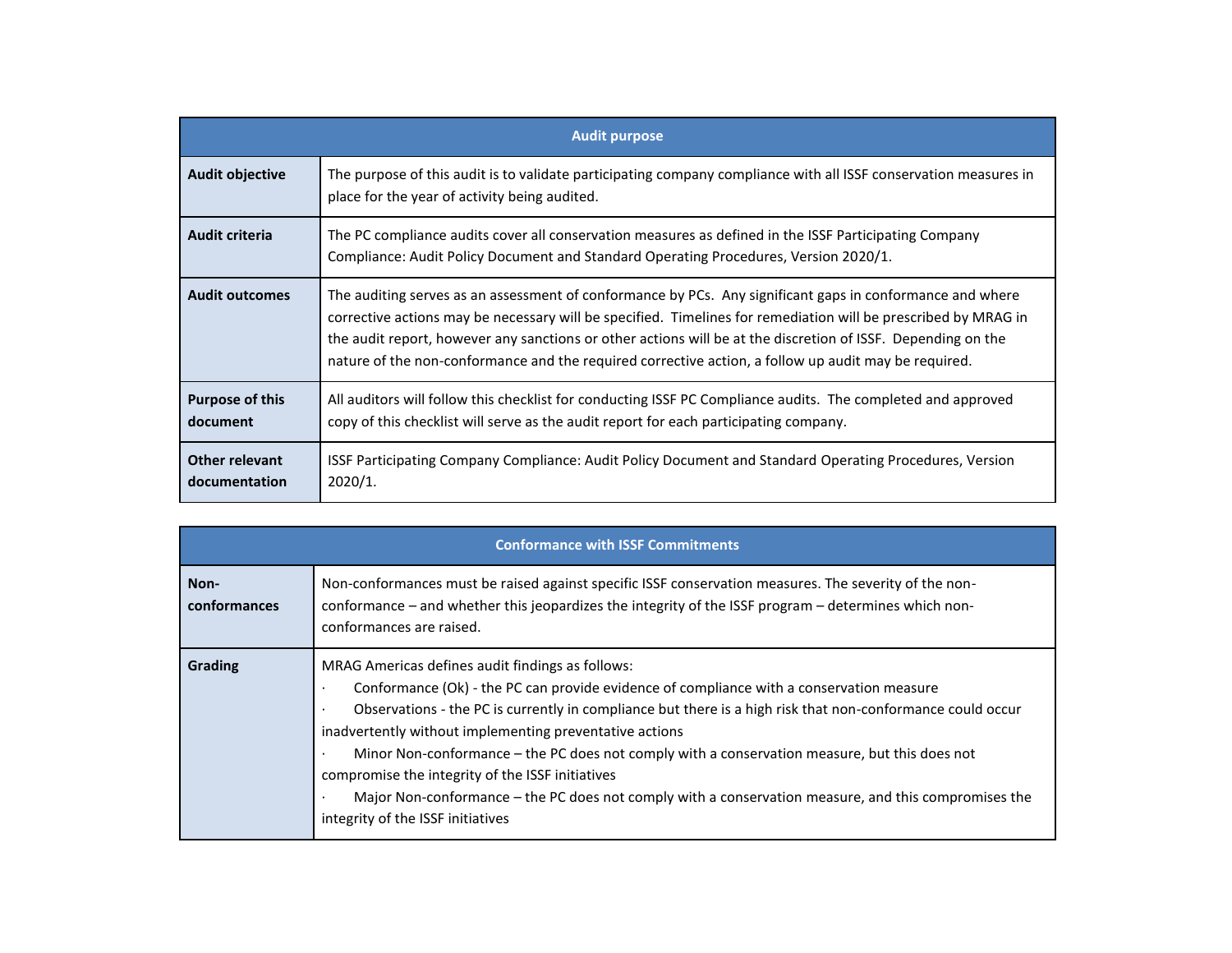| <b>MRAG Americas'</b><br>procedures                 | MRAG Americas' procedures for handling non-conformances for PCs are as follows:<br>MRAG Americas substantiates conformance through documented evidence.<br>٠<br>Where a company cannot provide documented evidence of conformance with a conservation measure, a<br>$\cdot$<br>non-conformance must be issued.<br>All non-conformances must be graded either major or minor.<br>In the case of a non-conformance, ISSF may require a Corrective Action Response (CAR). The corrective<br>٠<br>actions must be in place and evidence of addressing the condition must supplied to MRAG or ISSF within an agreed<br>timescale or a follow up audit may be required. |
|-----------------------------------------------------|-------------------------------------------------------------------------------------------------------------------------------------------------------------------------------------------------------------------------------------------------------------------------------------------------------------------------------------------------------------------------------------------------------------------------------------------------------------------------------------------------------------------------------------------------------------------------------------------------------------------------------------------------------------------|
| <b>Corrective Action</b><br><b>Responses (CARs)</b> | To rectify non-conformances, the PC may be given the opportunity to provide a CAR. The nature of the CAR is at<br>the discretion of the PC. MRAG Americas does not advise on what specific corrective action the PC may take but<br>will assess whether the CAR is expected to address the non-conformance. MRAG Americas will also not provide<br>advice with respect to any sanction that might be applied to a PC resulting from identified non-conformances.<br>Such action will be at the discretion of the ISSF.                                                                                                                                            |

## **Table 1: Conservation Measures and Conformance Levels**

| <b>CM</b> | <b>Category</b>                              | <b>Category Guidance</b>                                                                                                                                                                                                                                                                                                                                                                                                                                                                                                                                                                                                                                                            | <b>Gear Type</b> | <b>Means of Verification</b>                                                                                                                                                                                                                                                                                                                                                                                                                                                         | Grade | <b>Evidence</b>                                                                                                                                                                                                                                                                                                   | <b>Corrective Action</b> |
|-----------|----------------------------------------------|-------------------------------------------------------------------------------------------------------------------------------------------------------------------------------------------------------------------------------------------------------------------------------------------------------------------------------------------------------------------------------------------------------------------------------------------------------------------------------------------------------------------------------------------------------------------------------------------------------------------------------------------------------------------------------------|------------------|--------------------------------------------------------------------------------------------------------------------------------------------------------------------------------------------------------------------------------------------------------------------------------------------------------------------------------------------------------------------------------------------------------------------------------------------------------------------------------------|-------|-------------------------------------------------------------------------------------------------------------------------------------------------------------------------------------------------------------------------------------------------------------------------------------------------------------------|--------------------------|
| 1.1       | Tuna RFMO Authorized<br><b>Vessel Record</b> | All purchases must be from vessels<br>listed on the authorized vessel<br>record of the RFMO governing the<br>ocean area in which the tuna was<br>caught, at the time of the fishing<br>trip, so long as the vessel is of a<br>size subject to listing in the RFMO<br>authorized vessel record.<br>For any purchases from non-PVR<br>vessels, maintain a system to check<br>and approve vessel listing. If<br>company sources from vessels not<br>registered with an RFMO, it must<br>provide audit team with<br>supporting evidence (such as<br>National vessel registries, copies of<br>vessel licenses, etc.) to<br>demonstrate effectiveness of<br>procurement screening system. | All              | Auditor reviews company<br>system to ensure that<br>purchases are from<br>properly listed vessels. If<br>company<br>sources from vessels not<br>registered with an RFMO,<br>auditor reviews additional<br>evidence that<br>vessel was exempt from<br>RFMO listing and legally<br>authorized to fish during<br>the audit period.<br>The traceability exercises,<br>reviewing<br>RFMO vessel records and<br>checking ocean areas<br>where vessels are<br>fishing, verifies the system. | 0k    | Company has system in<br>place to screen vessels<br>against RFMO and national<br>registries during<br>procurement.<br>All vessels are registered<br>with the relevant RFMO.<br>All selected vessels that<br>are part of the traceability<br>exercise are properly listed<br>in RFMO authorized vessel<br>records. |                          |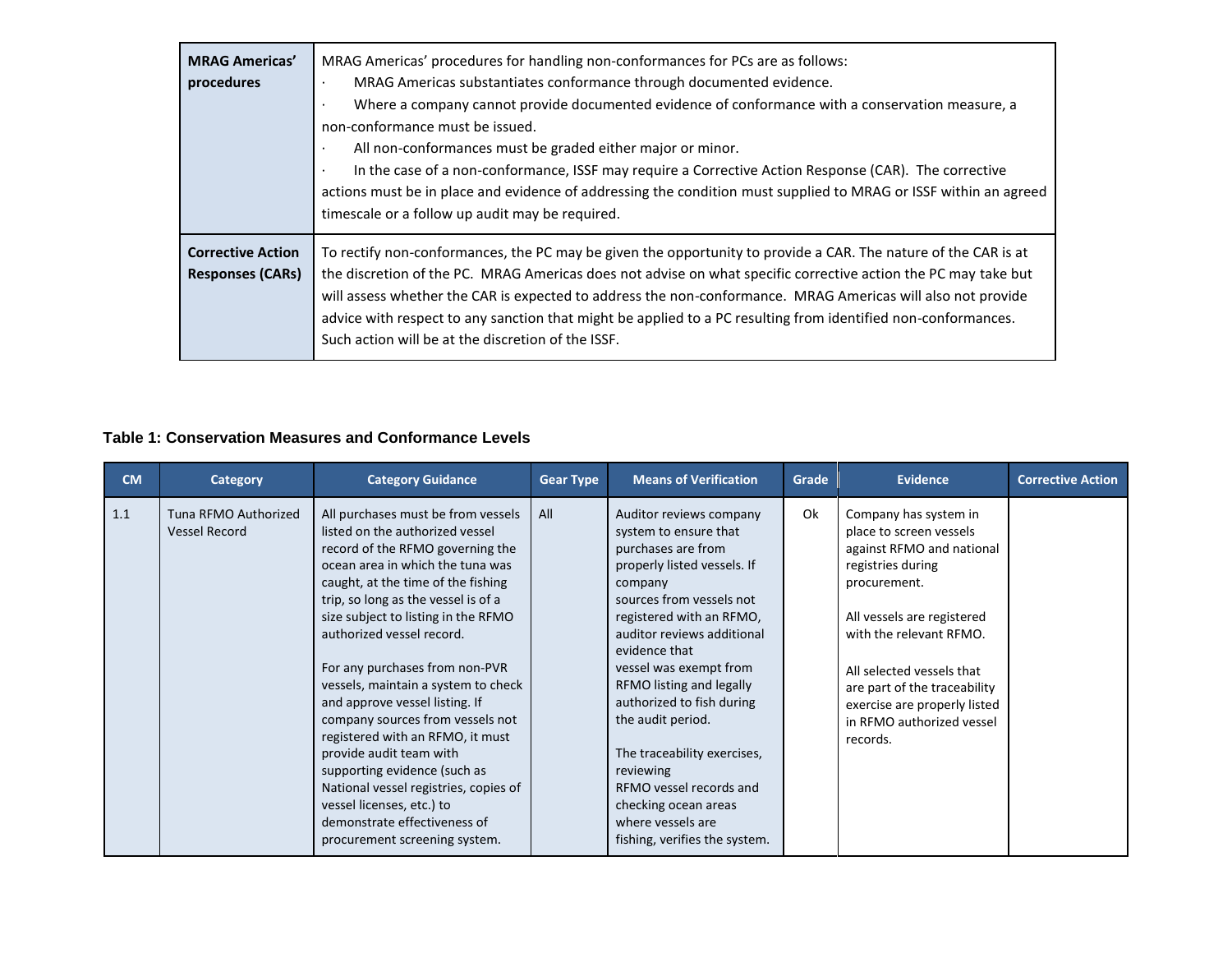| <b>CM</b> | <b>Category</b>                             | <b>Category Guidance</b>                                                                                                                                                                                                                                                                                                                                                                                                                                                                                        | <b>Gear Type</b> | <b>Means of Verification</b>                                                                                                                                                                                                                                                                                                                                                                                                                                                | Grade | <b>Evidence</b>                                                                                                                                                                                                                                                                                                        | <b>Corrective Action</b> |
|-----------|---------------------------------------------|-----------------------------------------------------------------------------------------------------------------------------------------------------------------------------------------------------------------------------------------------------------------------------------------------------------------------------------------------------------------------------------------------------------------------------------------------------------------------------------------------------------------|------------------|-----------------------------------------------------------------------------------------------------------------------------------------------------------------------------------------------------------------------------------------------------------------------------------------------------------------------------------------------------------------------------------------------------------------------------------------------------------------------------|-------|------------------------------------------------------------------------------------------------------------------------------------------------------------------------------------------------------------------------------------------------------------------------------------------------------------------------|--------------------------|
| 1.2       | <b>RFMO Participation</b>                   | All purchases must be from vessels<br>flagged to a member or<br>cooperating non-member (CNM)<br>of the relevant RFMO or have<br>applied with the RFMO for either<br>status. If membership is not<br>possible under the RFMO<br>Convention, processors, traders,<br>importers, transporters,<br>marketers, and others involved in<br>the seafood industry shall conduct<br>transactions only with those<br>vessels that are flagged to Invited<br>Experts, or another approved<br>designation, to any such RFMO. | All              | Auditor reviews quarterly<br>data sent by the company<br>to the RFMO to check that<br>all vessels meet this<br>requirement.                                                                                                                                                                                                                                                                                                                                                 | Ok    | All vessels listed in the<br>quarterly RFMO reports<br>are flagged to a member<br>or cooperating non-<br>member of the relevant<br>RFMO.<br>All vessels that are part of<br>the traceability exercise<br>are properly flagged and<br>are a member or<br>cooperating non-member<br>of RFMO relevant to<br>fishing area. |                          |
| $2.1$     | <b>Product Traceability</b>                 | Demonstrate ability to trace<br>products from can code or sales<br>invoice to vessel and trip.                                                                                                                                                                                                                                                                                                                                                                                                                  | All              | Auditor will review recent<br>mock recalls, if available,<br>and select a sample (i.e., all<br>sales for a specific month)<br>of can codes or sales<br>invoices by label and<br>destination from which the<br>company will conduct<br>traceability exercises. If the<br>company produces cans<br>from loins, or sells loins as a<br>finished good, these<br>products must be included<br>in the assessment and the<br>traceability exercise will<br>cover a 3-month period. | Ok    | The company has a<br>suitable traceability<br>system in place that allows<br>all product codes and<br>produced volumes to be<br>traced through all stages<br>of the supply chain back to<br>the vessel and vessel trip.                                                                                                |                          |
| 2.2       | <b>Quarterly Data</b><br>Submission to RFMO | a. Send information for all round<br>fish purchases (skipjack, albacore,<br>yellowfin, bigeye), as described in<br>the measure, to RFMO scientific<br>bodies for each quarter by the last<br>day of the following calendar<br>quarter.<br>b. As described by ISSF, for each<br>quarter, Participating Companies<br>are required to report (no later<br>than the last day of the following                                                                                                                       | All              | Auditor checks that the<br>required reporting format<br>has been used<br>and that information has<br>been sent on time by<br>companies to RFMO for all<br>purchases.<br>If applicable, auditor checks<br>if PC has notified the<br>relevant RFMO(s)<br>that company did not                                                                                                                                                                                                 | Ok    | All RFMO data was<br>submitted to the relevant<br>RFMOs using the proper<br>format and in accordance<br>with the CM timeline<br>requirements.<br>The auditor was able to<br>locate all vessels and<br>corresponding trips from<br>direct whole round<br>purchases identified in the<br>traceability exercise.          |                          |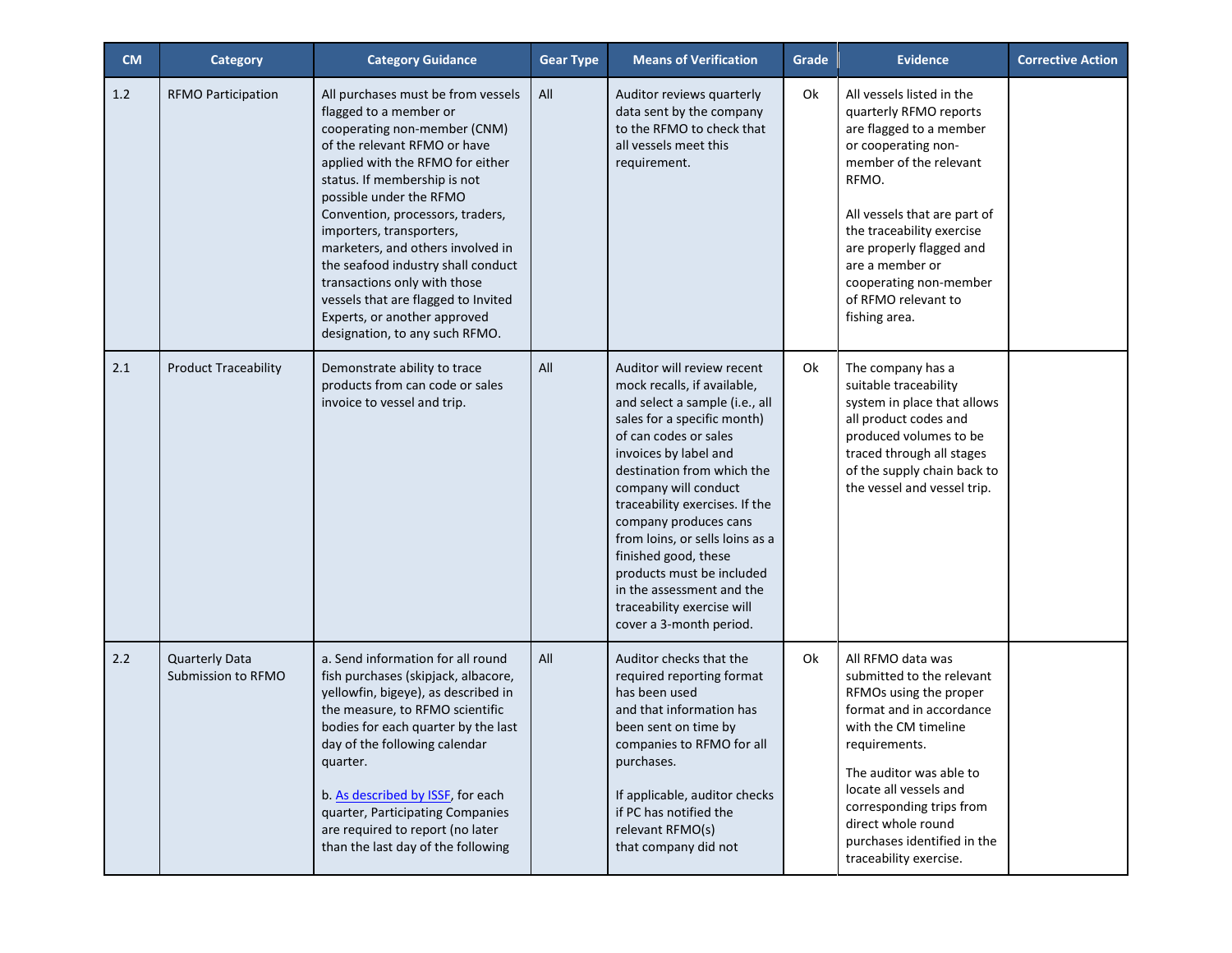| <b>CM</b> | <b>Category</b>                                        | <b>Category Guidance</b>                                                                                                                                                                                                                                                                                                                                                                                                                                                                                                                                                                                                                                                                                                                                       | <b>Gear Type</b> | <b>Means of Verification</b>                                                                                                                                                                                                                                                                                           | Grade | <b>Evidence</b>                                                                                                                                                                                                                                       | <b>Corrective Action</b>                                                                                                                                                                                            |
|-----------|--------------------------------------------------------|----------------------------------------------------------------------------------------------------------------------------------------------------------------------------------------------------------------------------------------------------------------------------------------------------------------------------------------------------------------------------------------------------------------------------------------------------------------------------------------------------------------------------------------------------------------------------------------------------------------------------------------------------------------------------------------------------------------------------------------------------------------|------------------|------------------------------------------------------------------------------------------------------------------------------------------------------------------------------------------------------------------------------------------------------------------------------------------------------------------------|-------|-------------------------------------------------------------------------------------------------------------------------------------------------------------------------------------------------------------------------------------------------------|---------------------------------------------------------------------------------------------------------------------------------------------------------------------------------------------------------------------|
|           |                                                        | calendar quarter) if they have no<br>purchase of round fish (in total or<br>from a typical RFMO region).<br>c. A Participating Company that<br>only purchases loins and finished<br>goods from other ISSF participating<br>companies is exempt from sending<br>RFMO data. However, the<br>company must affirm quarterly via<br>an unprompted email to<br>rfmodata@iss-foundation.org<br>This measure requires a specific<br>reporting format (available here)<br>be used for all RFMO submissions.                                                                                                                                                                                                                                                             |                  | purchase any round fish for<br>a specific quarter.<br>If applicable, auditor checks<br>that quarterly emails have<br>been sent to rfmodata@iss-<br>foundation.org<br>when company only<br>purchases loins and/or<br>finished goods.                                                                                    |       |                                                                                                                                                                                                                                                       |                                                                                                                                                                                                                     |
| 2.3       | Product Labelling by<br>Species and Area of<br>Capture | Processors, traders, importers,<br>transporters, marketers and others<br>involved in the seafood<br>industry shall on all product<br>labeling, or through a publicly<br>available web-based system by<br>product, for all branded tuna<br>products:<br>1. Identify the species of tuna<br>contained in the product. For<br>example:<br>Katsuwonus pelamis, Skipjack,<br>Bonite, Listado<br>Thunnus alalunga, Albacore,<br>Germon, Atún blanco<br>Thunnus albacares, Yellowfin, Thon<br>Jaune, Rabil<br>Thunnus obesus, Bigeye, Thon<br>Obese, Patudo<br>2. Identify the ocean of capture for<br>the tuna contained in the product.<br>If mentioning FAO area, the<br>following format should be used:<br>Area 18 (Arctic Sea)<br>Area 21 (Atlantic, Northwest) | All              | Auditor obtains list of<br>consumer-facing branded<br>products, and checks that<br>said list includes<br>information on the species<br>of tuna (scientific name<br>and/or common name),<br>and ocean of capture.<br>Auditor may also verify<br>conformance with<br>this CM during the annual<br>traceability exercise. | N/A   | Company provided a<br>written statement that it<br>does not own any<br>consumer-facing products.<br>Note: Company is a<br>subsidiary of Century<br>Pacific that owns many<br>consumer facing brands<br>for the domestic market in<br>the Philippines. | <b>Because Century</b><br>Pacific is listed as<br>an Affiliated<br>Company, it is<br>understood that<br>consumer-facing<br>products for this<br>brand will be<br>subject to CM 2.3<br>requirements<br>hereon forth. |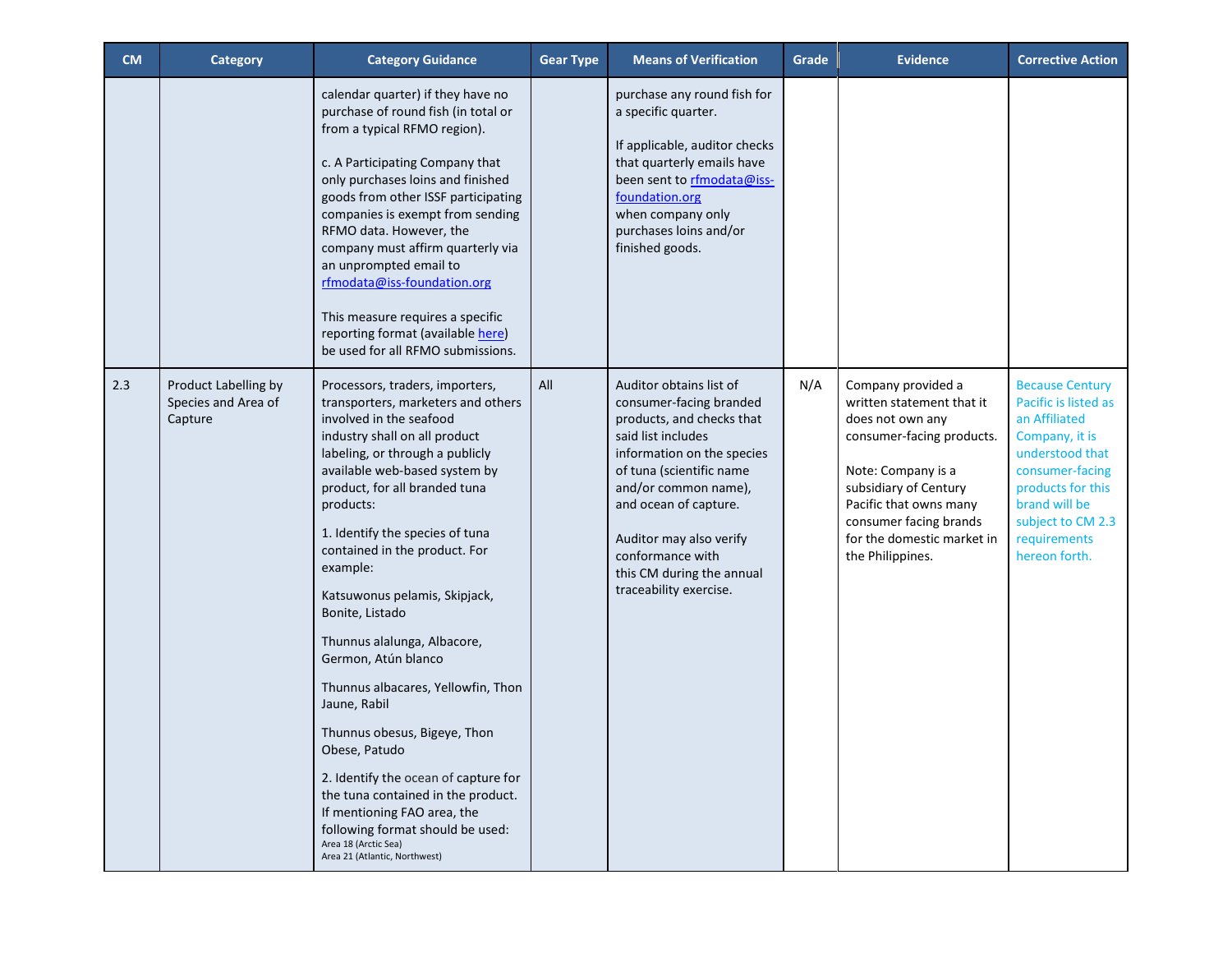| <b>CM</b> | Category                                                                       | <b>Category Guidance</b>                                                                                                                                                                                                                                                                                                                                                                                                                                                                                                                                                                                                                                                                                                                                  | <b>Gear Type</b> | <b>Means of Verification</b>                                                                                                                                                                                                                                                                                                                                                                                                                                                                                                                                                                                                                                                                                                                                 | Grade | <b>Evidence</b>                                                                                                                                                                                                                                                                                                                                                                                                                                                                                                                                                                                                                                                          | <b>Corrective Action</b> |
|-----------|--------------------------------------------------------------------------------|-----------------------------------------------------------------------------------------------------------------------------------------------------------------------------------------------------------------------------------------------------------------------------------------------------------------------------------------------------------------------------------------------------------------------------------------------------------------------------------------------------------------------------------------------------------------------------------------------------------------------------------------------------------------------------------------------------------------------------------------------------------|------------------|--------------------------------------------------------------------------------------------------------------------------------------------------------------------------------------------------------------------------------------------------------------------------------------------------------------------------------------------------------------------------------------------------------------------------------------------------------------------------------------------------------------------------------------------------------------------------------------------------------------------------------------------------------------------------------------------------------------------------------------------------------------|-------|--------------------------------------------------------------------------------------------------------------------------------------------------------------------------------------------------------------------------------------------------------------------------------------------------------------------------------------------------------------------------------------------------------------------------------------------------------------------------------------------------------------------------------------------------------------------------------------------------------------------------------------------------------------------------|--------------------------|
|           |                                                                                | Area 27 (Atlantic, Northeast)<br>Area 31 (Atlantic, Western Central)<br>Area 34 (Atlantic, Eastern Central)<br>Area 37 (Mediterranean & Black Sea)<br>Area 41 (Atlantic, Southwest)<br>Area 47 (Atlantic, Southeast)<br>Area 48 (Atlantic, Antarctic)<br>Area 51 (Indian Ocean, Western)<br>Area 57 (Indian Ocean, Eastern)<br>Area 58 (Indian Ocean, Antarctic & Southern)<br>Area 61 (Pacific, Northwest)<br>Area 67 (Pacific, Northeast)<br>Area 71 (Pacific, Western Central)<br>Area 77 (Pacific, Eastern Central)<br>Area 81 (Pacific, Southwest)<br>Area 87 (Pacific, Southeast)<br>Area 88 (Pacific, Antarctic)                                                                                                                                   |                  |                                                                                                                                                                                                                                                                                                                                                                                                                                                                                                                                                                                                                                                                                                                                                              |       |                                                                                                                                                                                                                                                                                                                                                                                                                                                                                                                                                                                                                                                                          |                          |
| 2.4       | Supply Chain<br>Transparency, Audit,<br>Reporting and Purchase<br>Requirements | <b>ISSF Participating Companies will</b><br>be exempt from compliance with<br>this measure until December 31,<br>2022, if they publish by January 31,<br>2020, and annually thereafter:<br>(a) the percentage of their<br>purchases (measured in round ton<br>equivalents) for each of the<br>following Fishery Source<br>categories:<br>1. MSC-certified fisheries eligible<br>to use the MSC label.<br>2. Comprehensive FIPs <sup>2</sup><br>that are publicly listed and<br>scoring A, B or C in their initial<br>listing.<br>3. Comprehensive FIPs that are<br>publicly listed and scoring D or<br>Ε.<br>4. Fisheries that have entered<br>full assessment for MSC<br>certification but are not in a<br>comprehensive FIP that is<br>publicly listed. | All              | <b>Auditor reviews</b><br>Participating Company's<br>public website, as well<br>evidence provided by the<br>Company, to determine<br>whether the percentage of<br>their purchases for the<br>audit year was reported for<br>each of the Fishery Source<br>and each of the Supplier<br>Source categories.<br><b>Auditor reviews</b><br>FisheryProgress.org FIP<br>listing for classification<br>information<br>(Comprehensive and<br>scoring).<br>Auditor will assess the<br>reasonableness of the<br>reported percentages on<br>the basis of data provided<br>by the Company, including<br>source of product, a<br>breakdown of round fish,<br>loins and processed goods,<br>and associated conversion<br>factors used to estimate<br>round fish equivalent. | Ok    | Company provided link to<br>its public statement:<br>https://centurypacific.com<br>.ph/sustainability/purchas<br>es-assessment/tuna/<br>Statement has been<br>updated to cover the audit<br>period, includes all<br>required categories, and<br>notes the company's<br>commitment to reduce<br>purchases from the 'none<br>of the above' categories.<br>Company described its<br>methodology for assigning<br>category percentages, as<br>well as the detail of which<br>volumes came from MSC<br>fisheries, direct from<br>vessel and from other PCs.<br>Based on the available<br>evidence, auditor finds the<br>declared category<br>percentages to be<br>reasonable. |                          |

<sup>&</sup>lt;sup>2</sup> ISSF Participating Companies that source from a fishery that had been in a publicly listed comprehensive FIP in the past 12 months, may continue to count this sourcing against their FIP percentage under 3(a)(2) and (3).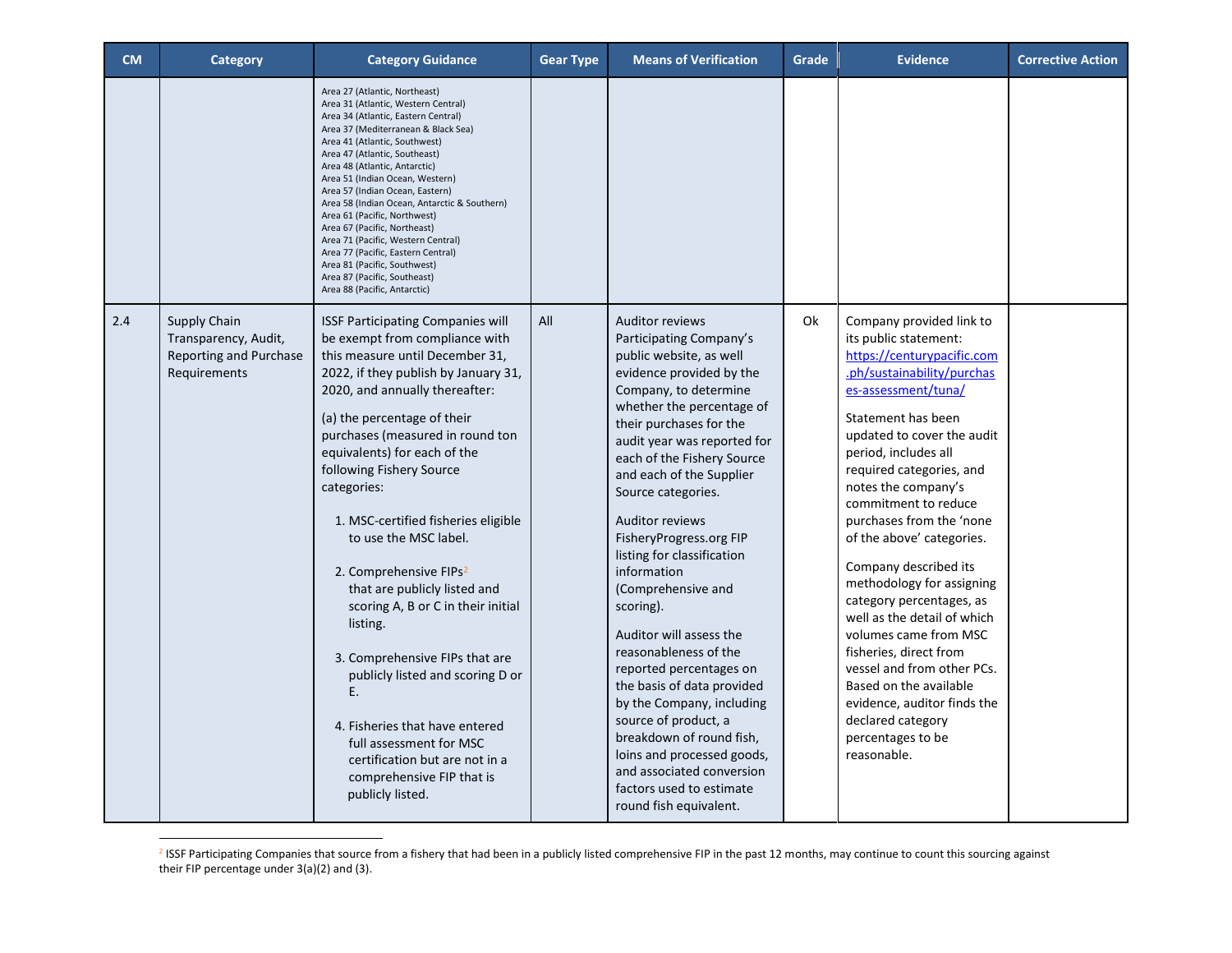| <b>CM</b> | Category                                                                   | <b>Category Guidance</b>                                                                                                                                                                                                                                                                                                                                                                                          | <b>Gear Type</b> | <b>Means of Verification</b>                                                                                                                                                                                                                                                                                                                                                                      | Grade | <b>Evidence</b>                                                                                                                                                                                                                                                          | <b>Corrective Action</b> |
|-----------|----------------------------------------------------------------------------|-------------------------------------------------------------------------------------------------------------------------------------------------------------------------------------------------------------------------------------------------------------------------------------------------------------------------------------------------------------------------------------------------------------------|------------------|---------------------------------------------------------------------------------------------------------------------------------------------------------------------------------------------------------------------------------------------------------------------------------------------------------------------------------------------------------------------------------------------------|-------|--------------------------------------------------------------------------------------------------------------------------------------------------------------------------------------------------------------------------------------------------------------------------|--------------------------|
|           |                                                                            | 5. None of the above.<br>(b) the percentage of their<br>purchases (measured in round ton<br>equivalents) for each of the<br>following Supplier Source<br>categories:<br>1. ISSF participating companies<br>2. Data Check Companies<br>3. Direct from vessels<br>4. None of the above<br>(c) a statement of intent to<br>decrease purchases from the<br>"none of the above" categories in<br>$3(a)$ and (b) above. |                  | The auditor will also check<br>that there is a statement of<br>intent published on the<br>Company's website as<br>described in the guidance.                                                                                                                                                                                                                                                      |       |                                                                                                                                                                                                                                                                          |                          |
| 3.1(a)    | <b>Shark-Finning Policy</b>                                                | Company establishes and publishes<br>policy prohibiting shark finning and<br>requiring sharks be landed with<br>fins naturally attached if retained. <sup>3</sup>                                                                                                                                                                                                                                                 | All              | Auditor reviews company<br>website for published<br>policy. In the event the<br>company does not maintain<br>a website, auditor obtains<br>copy of policy from<br>company point of contact.<br>The company should also<br>clarify how this policy is<br>made public. Auditor<br>reviews policy to determine<br>if it requires sharks to be<br>landed with fins naturally<br>attached if retained. | Ok    | General Tuna Corp.<br>indicated it is a subsidiary<br>of Century Pacific Food,<br>Inc. (CPFI). The Shark<br>Finning Policy is published<br>at CPFI's website:<br>https://centurypacific.com<br>.ph/sustainability/purchas<br>es-assessment/tuna/                         |                          |
| 3.1(b)    | Prohibition of<br><b>Transactions with</b><br><b>Shark-Finning Vessels</b> | Refrain from transactions with<br>vessels that have shark finned,<br>and/or do not land sharks with fins<br>naturally attached if retained, <sup>3</sup><br>within two years of the product<br>purchase date (as found by RFMO<br>or competent national authority).                                                                                                                                               | All              | Auditor reviews company<br>system for ensuring no<br>transactions with vessels<br>that practice shark finning<br>and/or do not land all<br>sharks with fins naturally<br>attached if retained.                                                                                                                                                                                                    | 0k    | Company has system to<br>screen vessels against<br>RFMO and national<br>records to ensure they<br>have not been cited for<br>shark finning.<br>Vessels listed in the<br>quarterly RFMO reports<br>are registered on the PVR<br>and in good standing for<br>this this CM. |                          |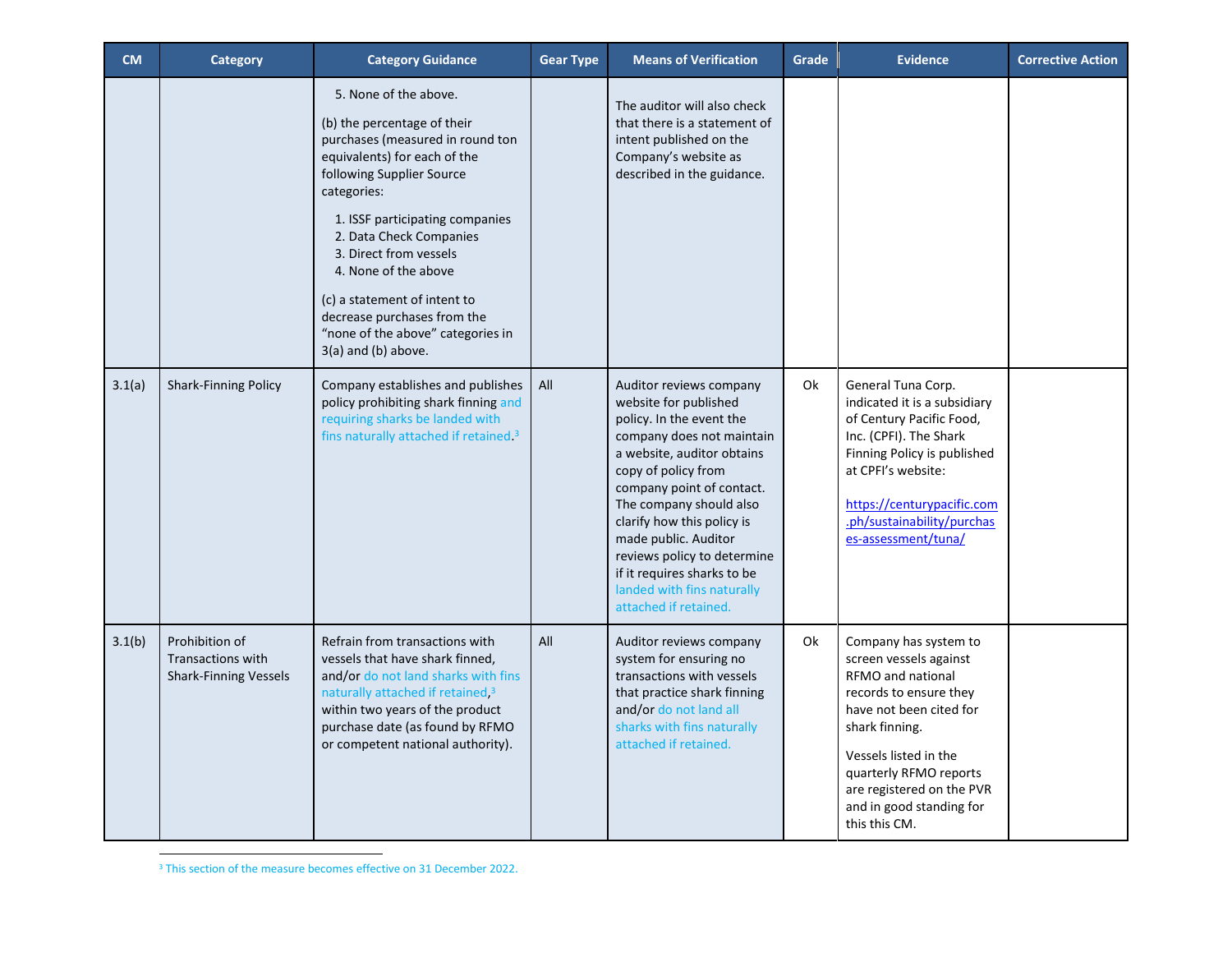| <b>CM</b> | <b>Category</b>                                                                                                        | <b>Category Guidance</b>                                                                                                                                                                                                                                                                                                                                                                                                                                                                                                                                                          | <b>Gear Type</b> | <b>Means of Verification</b>                                                                                                                                                                                                                                                                                                                                                                                                                                                                                                                                                                                                                                             | Grade | <b>Evidence</b>                                                                                                                                                                                                                                                                                                                                                                                                                                             | <b>Corrective Action</b> |
|-----------|------------------------------------------------------------------------------------------------------------------------|-----------------------------------------------------------------------------------------------------------------------------------------------------------------------------------------------------------------------------------------------------------------------------------------------------------------------------------------------------------------------------------------------------------------------------------------------------------------------------------------------------------------------------------------------------------------------------------|------------------|--------------------------------------------------------------------------------------------------------------------------------------------------------------------------------------------------------------------------------------------------------------------------------------------------------------------------------------------------------------------------------------------------------------------------------------------------------------------------------------------------------------------------------------------------------------------------------------------------------------------------------------------------------------------------|-------|-------------------------------------------------------------------------------------------------------------------------------------------------------------------------------------------------------------------------------------------------------------------------------------------------------------------------------------------------------------------------------------------------------------------------------------------------------------|--------------------------|
|           |                                                                                                                        |                                                                                                                                                                                                                                                                                                                                                                                                                                                                                                                                                                                   |                  |                                                                                                                                                                                                                                                                                                                                                                                                                                                                                                                                                                                                                                                                          |       | None of the vessels from<br>the traceability exercise<br>have been associated with<br>shark finning.                                                                                                                                                                                                                                                                                                                                                        |                          |
| 3.1(c)    | Prohibition of<br>Transactions with<br>Companies without a<br><b>Public Policy Prohibiting</b><br><b>Shark Finning</b> | No transactions with companies<br>that do not have a public policy<br>prohibiting shark finning and<br>requiring sharks be landed with<br>fins naturally attached if retained.<br>If transactions involve flag states<br>that absolutely prohibit shark<br>finning and require sharks be<br>landed with fins naturally attached<br>if retained, <sup>3</sup> no policy is required. If<br>flag state allows 5% shark fin<br>retention, and/or does not require<br>that sharks be landed with fins<br>naturally attached if retained, the<br>company must have a public<br>policy. | All              | Auditor reviews company<br>procedure for ensuring that<br>all tuna purchases have<br>come from a company that<br>has a public policy<br>prohibiting shark finning<br>and which requires that<br>sharks be landed with fins<br>naturally attached if<br>retained. For flag states<br>that do have an absolute<br>shark finning prohibition<br>and require that sharks be<br>landed with fins naturally<br>attached when retained,<br>auditor will review all<br>publicly available material<br>to ensure no shark finning<br>has taken place.<br>Traceability exercises by<br>transaction or can code to<br>PVR vessels or proof of<br>compliance verifies the<br>system. | Ok    | Company screens vessels<br>during procurement to<br>ensure they have a policy<br>prohibiting shark finning.<br>Vessels listed in the<br>quarterly RFMO reports<br>and registered on the PVR<br>were in good standing for<br>this measure. Company<br>provided supplier policies<br>for vessels not registered<br>on the PVR.<br>All of the vessels that are<br>part of the traceability<br>exercise have a policy in<br>place prohibiting shark<br>finning. |                          |
| 3.2       | Large-Scale Pelagic<br><b>Driftnets Prohibition</b>                                                                    | No transactions in vessels using<br>large-scale pelagic driftnets,<br>regardless of the geographic area<br>in which the tunas were caught by<br>such driftnets.                                                                                                                                                                                                                                                                                                                                                                                                                   | All              | Auditor reviews quarterly<br>report by gear type and<br>identifies any use of large-<br>scale driftnets. This is done<br>by first identifying vessels<br>using gill nets, then<br>following up on the size of<br>the net. Maximum net size<br>is 2.5 km.                                                                                                                                                                                                                                                                                                                                                                                                                 | 0k    | No evidence of large-scale<br>driftnets was found in the<br>quarterly RFMO reports.                                                                                                                                                                                                                                                                                                                                                                         |                          |
|           |                                                                                                                        |                                                                                                                                                                                                                                                                                                                                                                                                                                                                                                                                                                                   |                  | <b>MRAG reviews RFMO</b><br>compliance committee<br>reports, as well as<br>Government reports (e.g.,                                                                                                                                                                                                                                                                                                                                                                                                                                                                                                                                                                     | Ok    | No evidence of large-scale<br>driftnets was found in<br>RFMO or government<br>compliance committee                                                                                                                                                                                                                                                                                                                                                          |                          |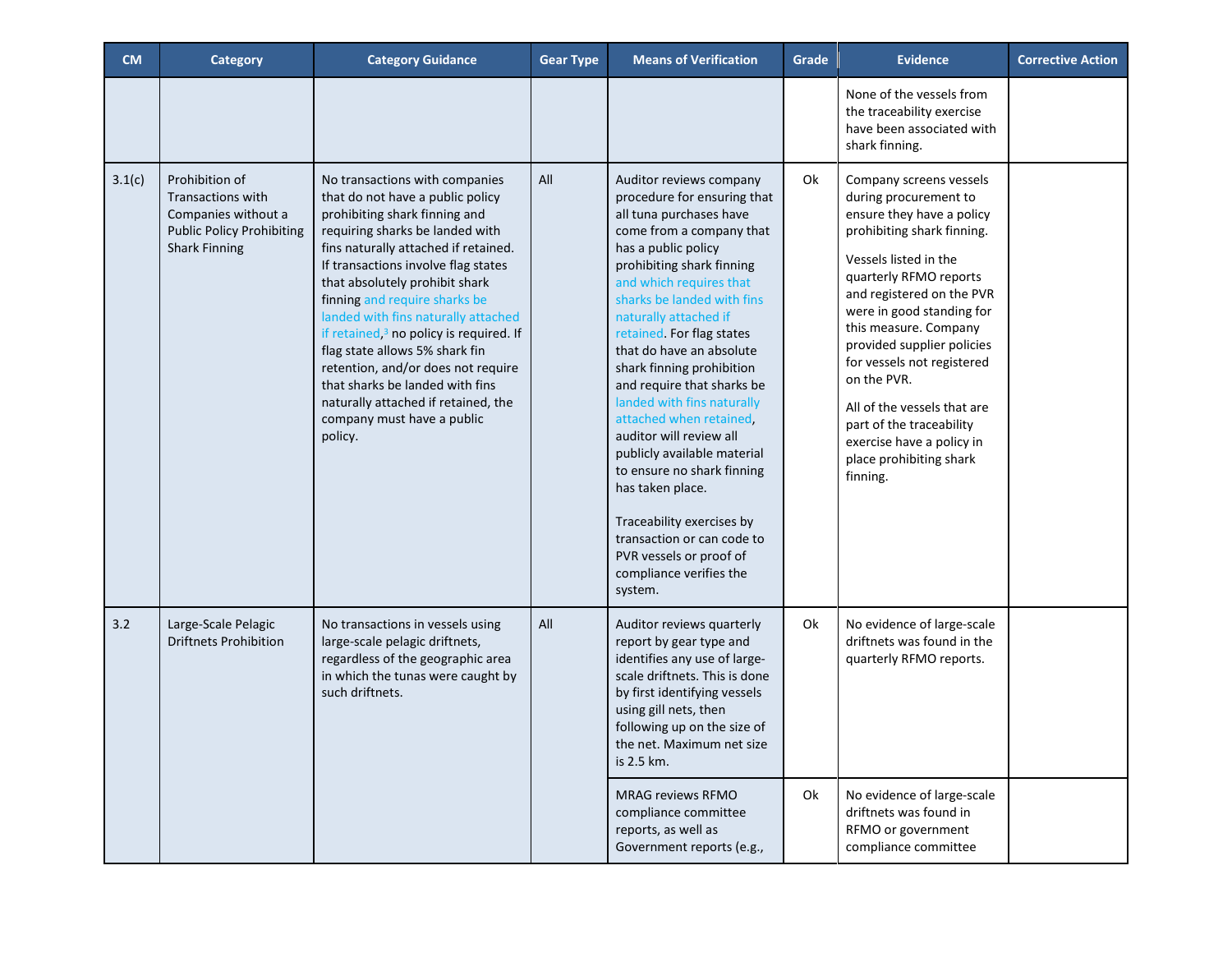| <b>CM</b> | <b>Category</b>                | <b>Category Guidance</b>                                                                                                                                                                                                                                                                                                                                                                                                                                                                                                                        | <b>Gear Type</b>   | <b>Means of Verification</b>                                                                                                                                                                                                                                                                                                                                                                                                                                                           | <b>Grade</b> | <b>Evidence</b>                                                                                                                                                                                                                                                                                                                                                                                                                                                          | <b>Corrective Action</b> |
|-----------|--------------------------------|-------------------------------------------------------------------------------------------------------------------------------------------------------------------------------------------------------------------------------------------------------------------------------------------------------------------------------------------------------------------------------------------------------------------------------------------------------------------------------------------------------------------------------------------------|--------------------|----------------------------------------------------------------------------------------------------------------------------------------------------------------------------------------------------------------------------------------------------------------------------------------------------------------------------------------------------------------------------------------------------------------------------------------------------------------------------------------|--------------|--------------------------------------------------------------------------------------------------------------------------------------------------------------------------------------------------------------------------------------------------------------------------------------------------------------------------------------------------------------------------------------------------------------------------------------------------------------------------|--------------------------|
|           |                                |                                                                                                                                                                                                                                                                                                                                                                                                                                                                                                                                                 |                    | for those vessels that only<br>operate within their EEZ),<br>for any indication of vessels<br>using large-scale pelagic<br>driftnets.                                                                                                                                                                                                                                                                                                                                                  |              | reports.<br>None of the vessels from<br>the traceability exercise<br>have been associated with<br>the use of drift nets.                                                                                                                                                                                                                                                                                                                                                 |                          |
| 3.3       | <b>Full Retention of Tunas</b> | All purse seine caught tuna<br>(skipjack, yellowfin and bigeye) is<br>retained onboard, except those<br>unfit for human consumption as<br>defined, or when in the final set of<br>a trip, where there is insufficient<br>well space to accommodate all fish<br>caught in that set. If the vessel<br>fishes in areas where full retention<br>is mandatory, no further policy is<br>needed. If RFMO does not require<br>full retention, vessel must have<br>documented and implemented<br>policy in accordance with this<br>conservation measure. | All Purse<br>Seine | Auditor reviews whether<br>the company sources tuna<br>from vessels that practice<br>full retention of tunas.<br>Auditor checks PVR. For<br>vessels not listed on the<br>PVR, company provides<br>evidence of vessel policy<br>such as: agreement with<br>observer provider to check<br>tuna retention and RFMO<br>or flag state requirement<br>regarding full retention of<br>tunas. RFMO compliance<br>reports are reviewed to<br>identify any vessels/trips<br>that may not comply. | 0k           | PS vessels listed in the<br>quarterly RFMO reports<br>and registered on the PVR<br>were in good standing for<br>this measure. Company<br>provided supplier policies<br>for PS vessels not<br>registered on the PVR.<br>All selected purse seine<br>vessels that are part of the<br>traceability exercise retain<br>their tuna as per PVR<br>records and/or captain's<br>statements.                                                                                      |                          |
| 3.4       | <b>Skipper Best Practices</b>  | Unless exempt per Conservation<br>Measure 8.1, skipper <sup>4</sup> has:<br>(a) Attended and in-person and/or<br>online ISSF Skippers Workshop; or<br>(b) Attended an in-person Skippers<br>Workshop provided by a purse<br>seine tuna FIP and conducted by a<br>trainer that has been accredited by<br>ISSF to conduct these workshops;<br>or<br>(c) Viewed the ISSF Skippers<br>Workshop video online; or<br>(d) Reviewed the online ISSF<br>Skippers Guidebook.                                                                              | All Purse<br>Seine | Auditor reviews whether<br>the company has purchased<br>tuna only from vessels with<br>skippers that have<br>completed one of the four<br>ISSF best practices<br>education formats.<br>Auditor checks PVR and<br><b>ISSF list of individuals who</b><br>have:<br>(i) Attended Skippers<br>Workshops (in-person<br>or virtual)<br>(ii) Certified that they read<br>the online Skippers<br>Guidebook; or viewed                                                                          | Ok           | PS vessels listed in the<br>quarterly RFMO reports<br>and registered on the PVR<br>were in good standing for<br>this measure. Company<br>provided signed and dated<br>supplier statements that<br>skippers followed the ISSF<br>Best Practices training for<br>PS vessels not registered<br>on the PVR. Auditor<br>verified those skippers<br>appeared on the Trained<br>Skipper List maintained by<br>ISSF.<br>All skippers of the selected<br>purse seine vessels that |                          |

<sup>&</sup>lt;sup>4</sup> The intent of this conservation measure is that the person or persons trained are those in leadership roles onboard the vessel directing the fishing operations.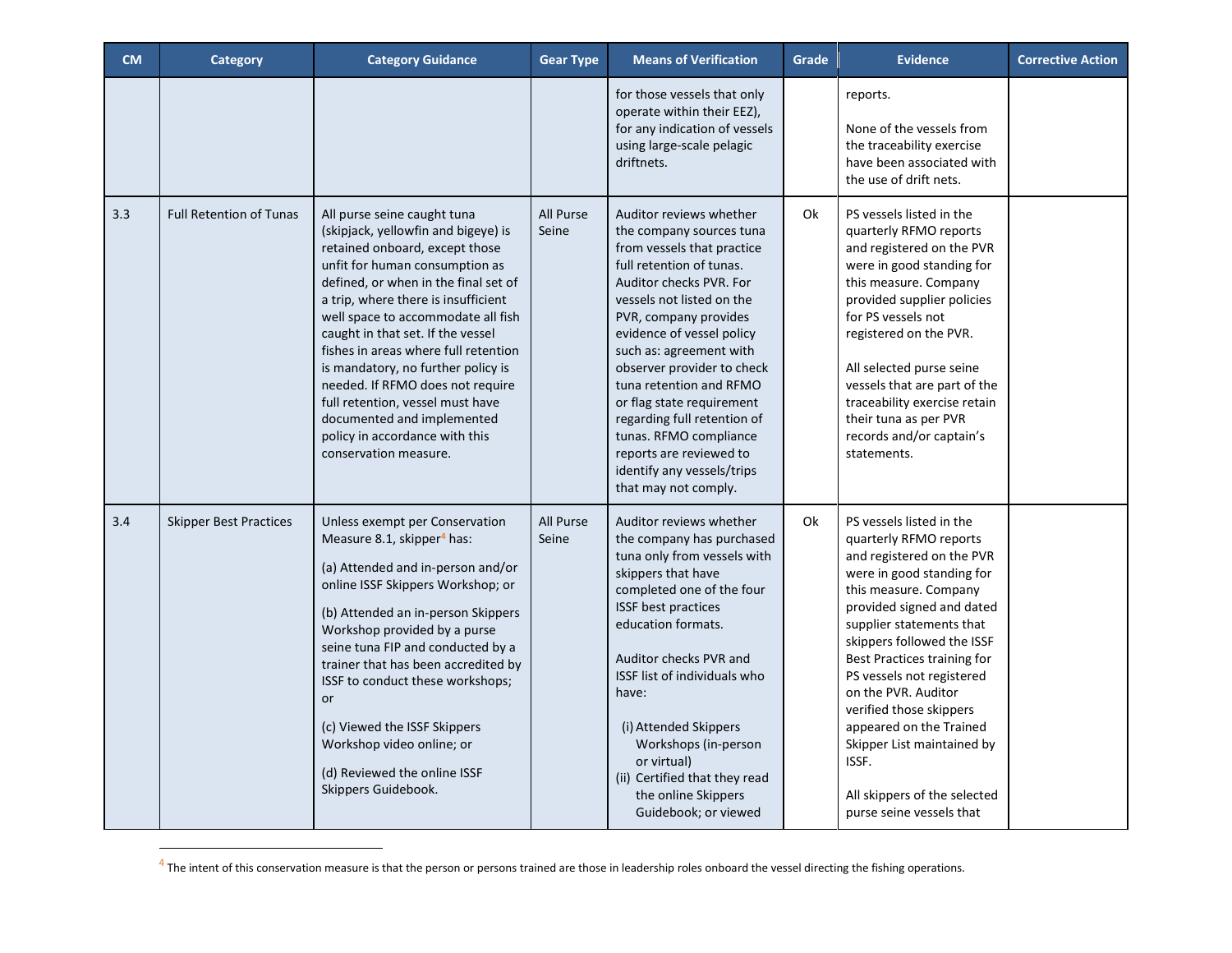| <b>CM</b> | Category                                                                 | <b>Category Guidance</b>                                                                                                                                                                                                                                                                                                                                                                                                                                                                                                                                                                                                                                                                                                                                                                                                                                                                                                                                                                                                                                                                                         | <b>Gear Type</b>                             | <b>Means of Verification</b>                                                                                                                                                                                                                                                                                                                                                                  | Grade | <b>Evidence</b>                                                                                                                                                                                                                                                                                                                                                                                                                                   | <b>Corrective Action</b> |
|-----------|--------------------------------------------------------------------------|------------------------------------------------------------------------------------------------------------------------------------------------------------------------------------------------------------------------------------------------------------------------------------------------------------------------------------------------------------------------------------------------------------------------------------------------------------------------------------------------------------------------------------------------------------------------------------------------------------------------------------------------------------------------------------------------------------------------------------------------------------------------------------------------------------------------------------------------------------------------------------------------------------------------------------------------------------------------------------------------------------------------------------------------------------------------------------------------------------------|----------------------------------------------|-----------------------------------------------------------------------------------------------------------------------------------------------------------------------------------------------------------------------------------------------------------------------------------------------------------------------------------------------------------------------------------------------|-------|---------------------------------------------------------------------------------------------------------------------------------------------------------------------------------------------------------------------------------------------------------------------------------------------------------------------------------------------------------------------------------------------------------------------------------------------------|--------------------------|
|           |                                                                          |                                                                                                                                                                                                                                                                                                                                                                                                                                                                                                                                                                                                                                                                                                                                                                                                                                                                                                                                                                                                                                                                                                                  |                                              | the online Skippers<br>Workshop video.<br>PC may also provide<br>evidence of skipper<br>workshop completion or<br>review of the ISSF<br>guidebook/video, including<br>list of skippers, method of<br>review and dates of<br>completion.                                                                                                                                                       |       | are part of the traceability<br>exercise read the ISSF<br>guidebook as per PVR<br>records.                                                                                                                                                                                                                                                                                                                                                        |                          |
| 3.5       | <b>Transactions with</b><br>Vessels that use Only<br>Non-Entangling FADs | Processors, traders, importers,<br>transporters, marketers and others<br>involved in the seafood industry<br>shall conduct transactions only<br>with those purse seine vessels<br>whose owners have a public policy<br>regarding the use of only non-<br>entangling (NE) FADs. The policy<br>should refer to the <b>ISSF Guide for</b><br>Non-Entangling FADs and shall<br>apply to all new FAD deployments,<br>regardless of the type of vessel<br>that deploys the FADs.<br>For the purposes of this measure a<br>policy is "public" if it is published<br>on the company's website or is<br>otherwise available to the general<br>public.<br>For purposes of this measure, NE<br>FADs should meet the minimum<br>specifications in the <b>ISSF Guide for</b><br><b>Non-Entangling FADs</b> . Vessel<br>owners shall not deploy FADs that<br>meet the description of "highest<br>entanglement" contained in the<br><b>ISSF Guide.</b><br>If RFMO/flag state where vessel(s)<br>operate has an in-effect<br>mandatory requirement for NE<br>FADs, which equals or surpasses<br>the ISSF guidelines for NE FADs, | All Purse<br>Seine and<br>Support<br>Vessels | Auditor reviews evidence<br>showing that the company<br>conducts transactions only<br>with purse seine vessels<br>that have a public policy<br>regarding the use of only<br>non-entangling FADs.<br>Auditor reviews whether<br>RFMO/flag state or fleet<br>association has an in-effect<br>mandatory requirement for<br>NE FADs, which equals or<br>surpasses ISSF guidelines<br>for NE FADs. | Ok    | PS vessels listed in the<br>quarterly RFMO reports<br>and registered on the PVR<br>were in good standing for<br>this measure. Company<br>provided supplier NE FAD<br>policies for PS vessels not<br>registered on the PVR. No<br>support vessels were listed<br>in the quarterly RFMO<br>reports.<br>All selected suppliers that<br>are part of the traceability<br>exercise have a Non-<br>Entangling FAD policy in<br>place as per PVR records. |                          |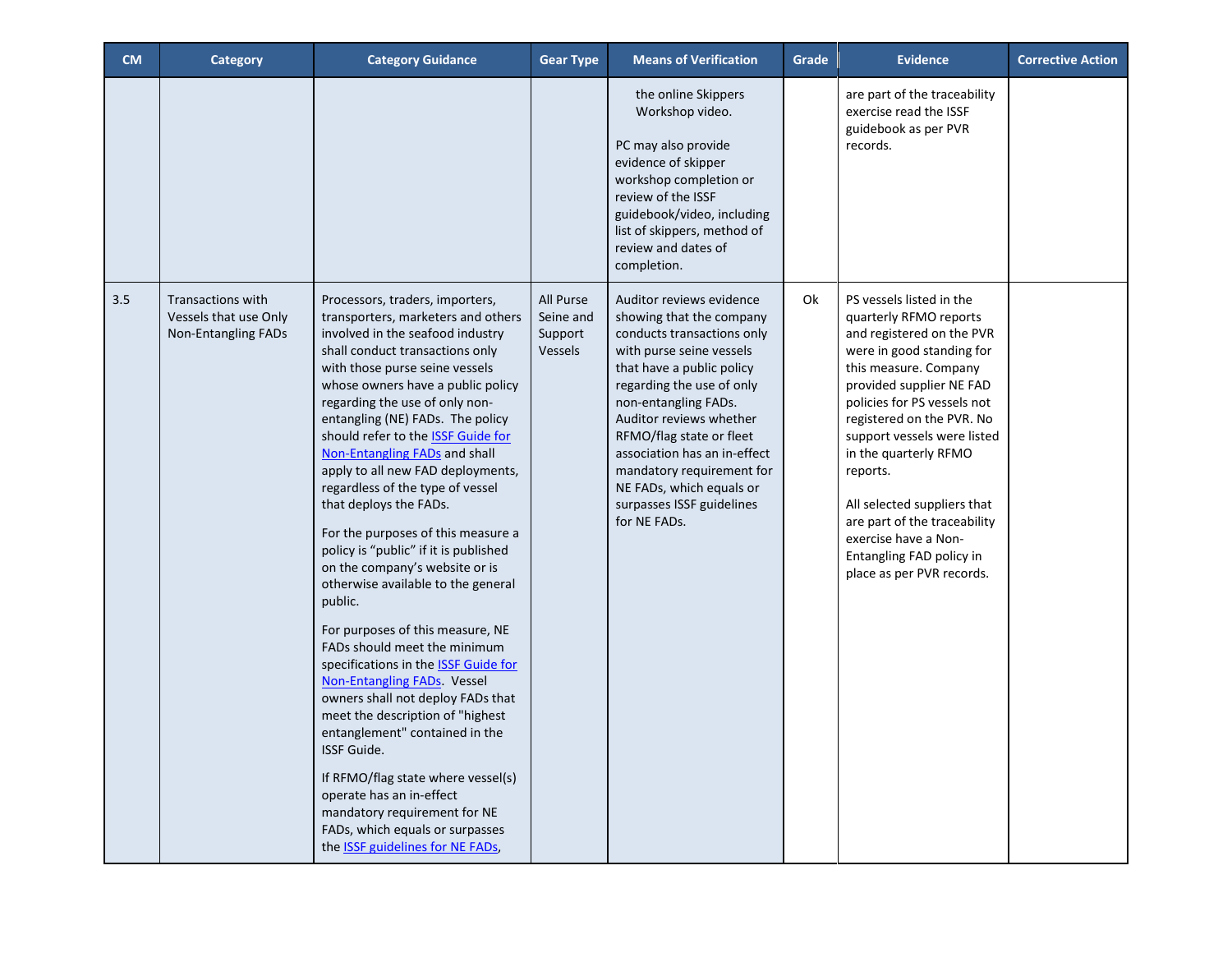| <b>CM</b> | <b>Category</b>                                                                                                                           | <b>Category Guidance</b>                                                                                                                                                                                                                                                                                                                                                                                                                                | <b>Gear Type</b>            | <b>Means of Verification</b>                                                                                                                                                                                                                                                                                                                                                                                                                                                                                                                                                                                                                                                              | Grade | <b>Evidence</b>                                                                                                                                                                                                                                                             | <b>Corrective Action</b> |
|-----------|-------------------------------------------------------------------------------------------------------------------------------------------|---------------------------------------------------------------------------------------------------------------------------------------------------------------------------------------------------------------------------------------------------------------------------------------------------------------------------------------------------------------------------------------------------------------------------------------------------------|-----------------------------|-------------------------------------------------------------------------------------------------------------------------------------------------------------------------------------------------------------------------------------------------------------------------------------------------------------------------------------------------------------------------------------------------------------------------------------------------------------------------------------------------------------------------------------------------------------------------------------------------------------------------------------------------------------------------------------------|-------|-----------------------------------------------------------------------------------------------------------------------------------------------------------------------------------------------------------------------------------------------------------------------------|--------------------------|
|           |                                                                                                                                           | then vessel owner is not required<br>to have an individual public policy.<br>If the vessel is a member of a fleet<br>association that has a public policy<br>on NE FADs, which equals or<br>surpasses the <b>ISSF</b> guidelines for<br>NE FADs, the individual vessel must<br>have a policy implementing the<br>fleet association policy.                                                                                                              |                             |                                                                                                                                                                                                                                                                                                                                                                                                                                                                                                                                                                                                                                                                                           |       |                                                                                                                                                                                                                                                                             |                          |
| 3.6       | <b>Transactions with</b><br><b>Vessels Implementing</b><br><b>Best Practices for</b><br>Sharks, Sea Turtles and<br>Seabirds. <sup>5</sup> | Processors, traders, importers,<br>marketers and others involved in<br>the seafood industry shall conduct<br>transactions only with those<br>longline vessels whose owners<br>have a policy requiring the<br>implementation of Best Practices<br>for sharks, sea turtles and seabirds.<br>For the purposes of this measure, a<br>large-scale longline vessel is<br>defined as a vessel that is equal to<br>or greater than 20m length overall<br>(LOA). | Large-<br>Scale<br>Longline | Auditor reviews evidence<br>showing that the company<br>conducts transactions only<br>with large-scale longline<br>vessels that have a policy<br>requiring the<br>implementation of the<br>following best practices for<br>sharks, sea turtles, and<br>seabirds:<br>(a) the use of circle hooks<br>and only monofilament<br>line;<br>(b) the use of whole finfish<br>bait; <sup>5</sup><br>(c) the implementation by<br>the crew of best practice<br>handling techniques for<br>sharks, seabirds and marine<br>turtles, such as those<br>outlined in the ISSF<br>Skippers' Guidebook to<br>Longline Fishing Practices;<br>and<br>(d) No use of "shark lines"<br>at any time. <sup>6</sup> | N/A   | Company stated it does<br>not source from large-<br>scale longline vessels.<br>No purchases from large-<br>scale longline vessels were<br>reported in the quarterly<br>RFMO reports.<br>No large-scale longline<br>vessels were identified in<br>the traceability exercise. |                          |

<sup>5</sup> This section of the measure becomes effective on 31 December 2022.

<sup>&</sup>lt;sup>6</sup> For the purposes of this measure, shark lines are those defined as follows: http://issfguidebooks.squarespace.com/s/Shark-Lines-Illustration.pdf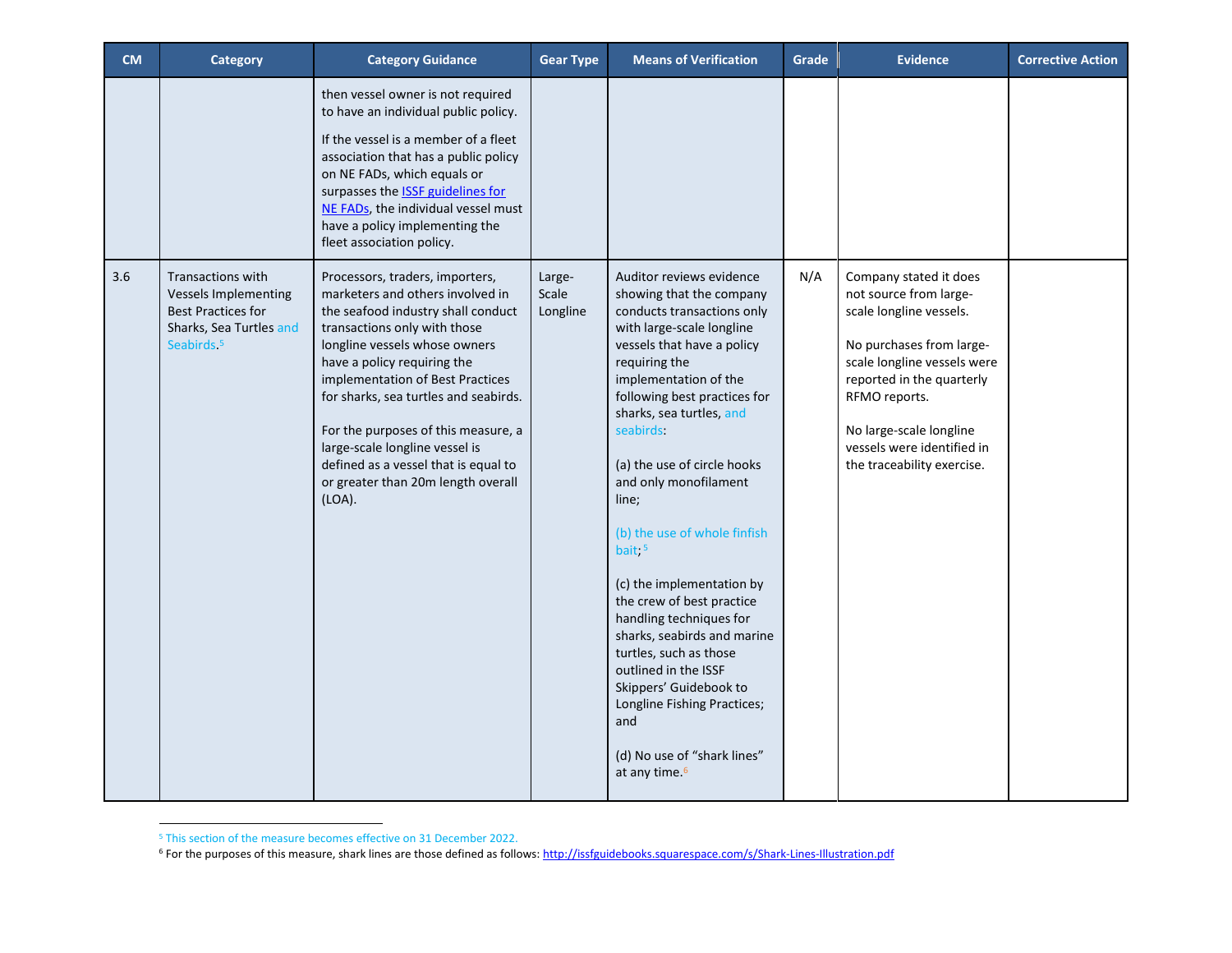| <b>CM</b> | <b>Category</b>                                                                                         | <b>Category Guidance</b>                                                                                                                                                                                                                                                                                                                                                                                                                                                                                                                                                                                                                                                                                                                                                                                                                                                                                                                                                                                                                                                                                                      | <b>Gear Type</b>                        | <b>Means of Verification</b>                                                                                                                                                                                                                                                                                                                                                                                                                                                                                                                                                                                                                                                                                                                                                                                                                                                                                                                                                                                                 | Grade | <b>Evidence</b>                                                                                                                                                                | <b>Corrective Action</b> |
|-----------|---------------------------------------------------------------------------------------------------------|-------------------------------------------------------------------------------------------------------------------------------------------------------------------------------------------------------------------------------------------------------------------------------------------------------------------------------------------------------------------------------------------------------------------------------------------------------------------------------------------------------------------------------------------------------------------------------------------------------------------------------------------------------------------------------------------------------------------------------------------------------------------------------------------------------------------------------------------------------------------------------------------------------------------------------------------------------------------------------------------------------------------------------------------------------------------------------------------------------------------------------|-----------------------------------------|------------------------------------------------------------------------------------------------------------------------------------------------------------------------------------------------------------------------------------------------------------------------------------------------------------------------------------------------------------------------------------------------------------------------------------------------------------------------------------------------------------------------------------------------------------------------------------------------------------------------------------------------------------------------------------------------------------------------------------------------------------------------------------------------------------------------------------------------------------------------------------------------------------------------------------------------------------------------------------------------------------------------------|-------|--------------------------------------------------------------------------------------------------------------------------------------------------------------------------------|--------------------------|
|           |                                                                                                         |                                                                                                                                                                                                                                                                                                                                                                                                                                                                                                                                                                                                                                                                                                                                                                                                                                                                                                                                                                                                                                                                                                                               |                                         | Auditor reviews date on<br>which policy was put in<br>effect.                                                                                                                                                                                                                                                                                                                                                                                                                                                                                                                                                                                                                                                                                                                                                                                                                                                                                                                                                                |       |                                                                                                                                                                                |                          |
| 3.7       | Transactions with<br><b>Vessels or Companies</b><br>with Vessel-Based FAD<br><b>Management Policies</b> | 1. Processors, traders, importers,<br>transporters, marketers and others<br>involved in the seafood industry<br>shall conduct transactions only<br>with those purse seine vessels<br>whose owners develop and make<br>public FAD Management Policies<br>that include the activities purse<br>seine and supply vessels are<br>undertaking (if any) on the<br>following elements:<br>(a) Comply with flag state and<br>RFMO reporting requirements for<br>fisheries statistics by set type;<br>(b) Voluntarily report additional<br>FAD buoy data for use by RFMO<br>science bodies;<br>(c) Support science-based limits on<br>the overall number of FADs used<br>per vessel and/or FAD sets<br>made;<br>(d) Use only non-entangling FADs<br>to reduce ghost fishing;<br>(e) Mitigate other environmental<br>impacts due to FAD loss including<br>through the use of biodegradable<br>FADs and FAD recovery policies;<br>(f) For silky sharks (the main<br>bycatch issue in FAD sets)<br>implement further mitigation<br>efforts.<br>2. In developing a FAD<br>Management Policy, purse seine<br>vessels and purse seine vessel | Purse<br>Seine and<br>Supply<br>Vessels | Auditor reviews purse seine<br>and supply & tender FAD<br><b>Management Policies</b><br>(FMPs) and notes which<br>elements of $1(a) - (f)$ are<br>covered.<br>Auditor reviews FMPs to<br>determine whether they<br>make mention, or have<br>been designed on the basis,<br>of ISSF Technical Paper<br>2019-11.<br>By 1 January 2023, auditor<br>reviews whether FMPs<br>include a statement that<br>purse seine vessels and<br>supply vessels covered by<br>the policy are participating<br>in trials of biodegradable<br>FAD designs and/or FAD<br>recovery programs that<br>include the participation of<br>the relevant RFMO science<br>bodies and/or coastal<br>States, national<br>scientists, and/or ISSF<br>scientists.<br>By 1 January 2024, auditor<br>reviews whether FMPs<br>include a statement that<br>purse seine vessels and<br>supply vessels covered by<br>the policy will use and<br>deploy only non-entangling<br>FADs without any netting in<br>any components, including<br>both the raft and the tail. | 0k    | All large purse seine<br>vessels listed in the<br>quarterly RFMO reports<br>were registered on the<br>PVR and in good standing<br>for this measure at the<br>time of sourcing. |                          |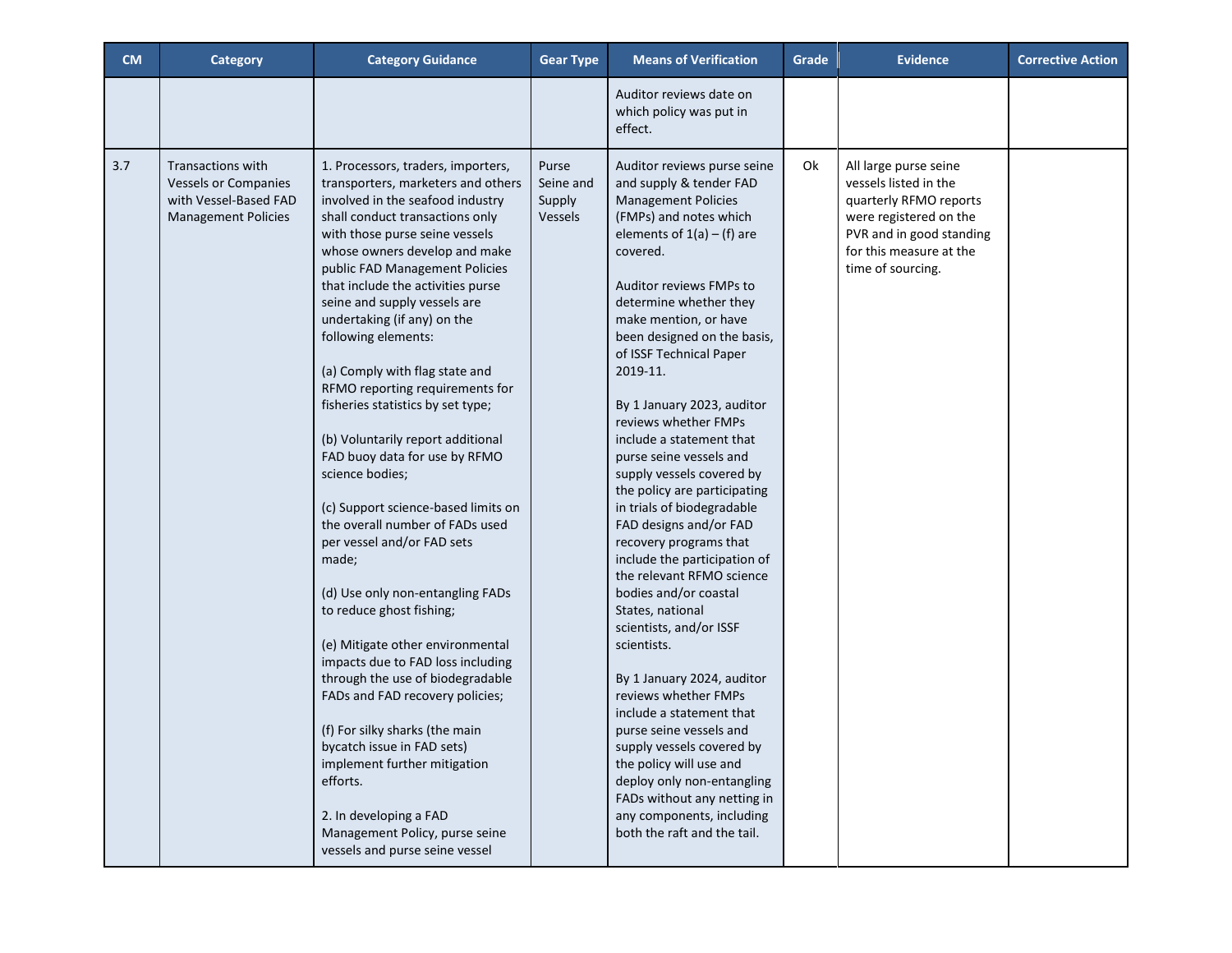| <b>CM</b> | <b>Category</b>                           | <b>Category Guidance</b>                                                                                                                                                                                                                                                                                                                                                                                                                         | <b>Gear Type</b> | <b>Means of Verification</b>                                                                                                      | Grade | <b>Evidence</b>                                                                             | <b>Corrective Action</b> |
|-----------|-------------------------------------------|--------------------------------------------------------------------------------------------------------------------------------------------------------------------------------------------------------------------------------------------------------------------------------------------------------------------------------------------------------------------------------------------------------------------------------------------------|------------------|-----------------------------------------------------------------------------------------------------------------------------------|-------|---------------------------------------------------------------------------------------------|--------------------------|
|           |                                           | owning companies should refer to<br>ISSF Technical Paper 2019-11 (or<br>any subsequent revision) in<br>designing the activities for each<br>element.<br>3. With respect to the element on<br>mitigating other environmental<br>impacts due to FAD loss (item e<br>above), by 1 January 2023, public<br><b>FAD Management Policies</b><br>developed under this measure<br>shall include a statement that                                          |                  |                                                                                                                                   |       |                                                                                             |                          |
|           |                                           | purse seine vessels and supply<br>vessels covered by the policy are<br>participating in trials of<br>biodegradable FAD designs and/or<br>FAD recovery programs that<br>include the participation of the<br>relevant RFMO science bodies<br>and/or coastal States, national<br>scientists, and/or ISSF scientists to<br>monitor experimental designs.                                                                                             |                  |                                                                                                                                   |       |                                                                                             |                          |
|           |                                           | 4. With respect to the element on<br>the use of only non-entangling<br>FADs (item d above), by 1 January<br>2024, public FAD management<br>Policies developed under this<br>measure shall include a statement<br>that purse seine vessels and supply<br>vessels covered by the policy will<br>from this date only use and deploy<br>fully non-entangling FADs without<br>any netting in any components,<br>including both the raft and the tail. |                  |                                                                                                                                   |       |                                                                                             |                          |
|           |                                           | ISSF CM 3.5 is repealed and<br>replaced by this measure<br>as of 1 January 2024.                                                                                                                                                                                                                                                                                                                                                                 |                  |                                                                                                                                   |       |                                                                                             |                          |
| 4.1       | <b>Unique Vessel</b><br>Identifiers - IMO | All purchases must be from vessels<br>with an IMO UVI number, unless<br>ineligible due to IMO requirements<br>or due to other reasons stated by<br>IMO.                                                                                                                                                                                                                                                                                          | All              | Auditor reviews company<br>system to ensure vessel<br>purchases meet this<br>criterion. A sample of non-<br>PVR purchases will be | Ok    | All eligible vessels listed in<br>the quarterly RFMO<br>reports have a valid IMO<br>number. |                          |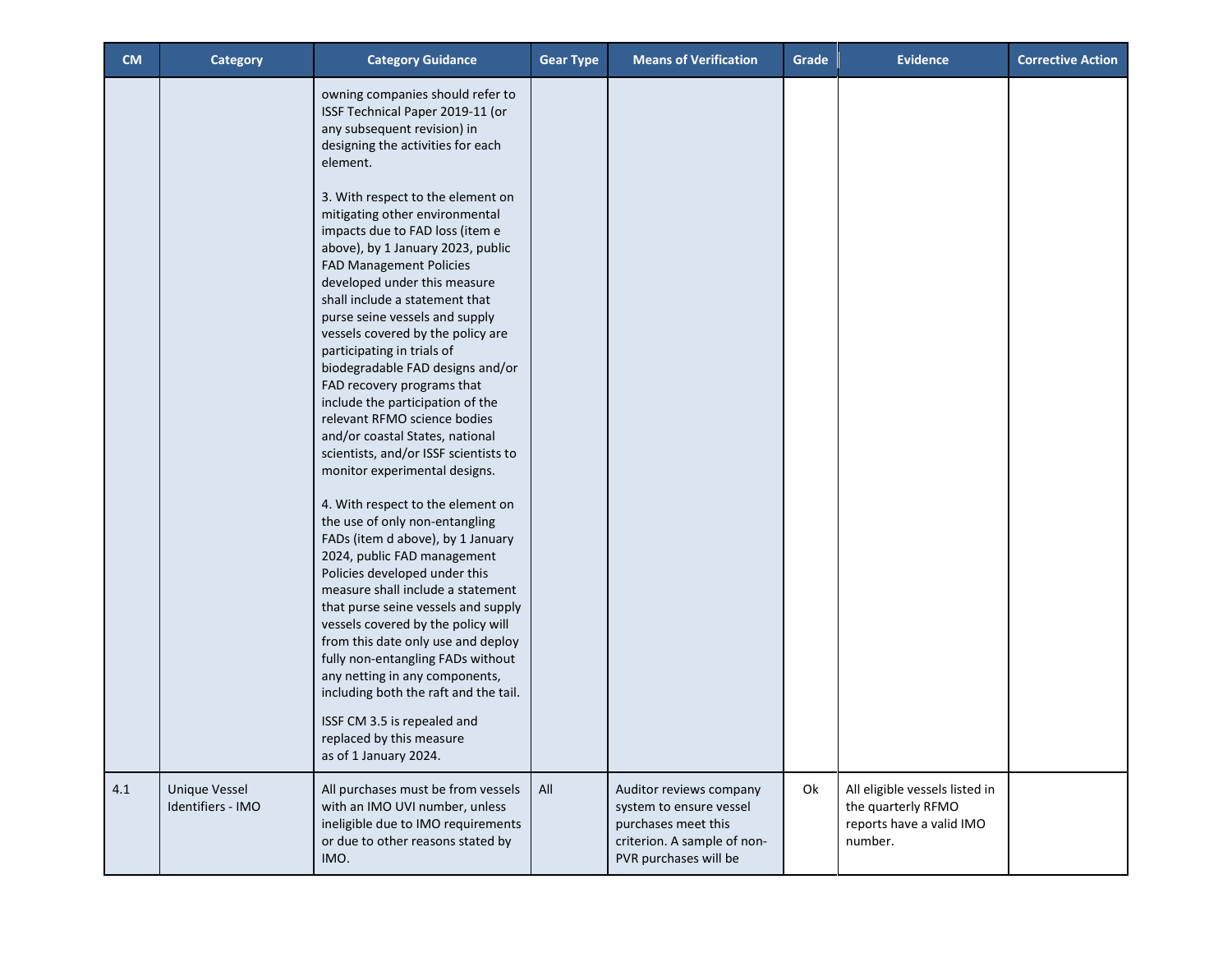| <b>CM</b> | <b>Category</b>                                 | <b>Category Guidance</b>                                                                                                                                                                                                                                                                                                                                                                                                                                                                                                                                                                                                                                                                                                                                    | <b>Gear Type</b>   | <b>Means of Verification</b>                                                                                                                                                                                                                                                   | Grade | <b>Evidence</b>                                                                                                                                                                                                                                                                | <b>Corrective Action</b> |
|-----------|-------------------------------------------------|-------------------------------------------------------------------------------------------------------------------------------------------------------------------------------------------------------------------------------------------------------------------------------------------------------------------------------------------------------------------------------------------------------------------------------------------------------------------------------------------------------------------------------------------------------------------------------------------------------------------------------------------------------------------------------------------------------------------------------------------------------------|--------------------|--------------------------------------------------------------------------------------------------------------------------------------------------------------------------------------------------------------------------------------------------------------------------------|-------|--------------------------------------------------------------------------------------------------------------------------------------------------------------------------------------------------------------------------------------------------------------------------------|--------------------------|
|           |                                                 | <b>NOTE:</b> The IHS Maritime & Trade<br>(IHSM&T), which manages IMO<br>identification numbers, has<br>expanded the range of vessels that<br>are potentially eligible to obtain an<br>IMO number to include small-scale<br>vessels of less than 100 GT down<br>to a size limit of 12 meters in<br>length overall (LOA) that are<br>authorized to fish outside waters<br>under national jurisdiction.<br>Vessels that are now eligible to<br>obtain an IMO UVI number under<br>this change must apply for and/or<br>have received an IMO number by<br>December 31, 2017.<br>Vessels that fish only in waters<br>under national jurisdiction, and<br>that provide a national certificate<br>of operation, will be considered<br>compliant under this section. |                    | reviewed to assess whether<br>the company system is<br>adequate to ensure that<br>non-PVR vessels meet this<br>requirement.                                                                                                                                                    |       | All purchases that are part<br>of the traceability exercise<br>are from vessels that have<br>an IMO-UVI number or<br>that are exempted.                                                                                                                                        |                          |
| 4.2       | Purse Seine Unique<br><b>Vessel Identifiers</b> | If IMO requirements do not<br>provide for a particular vessel to<br>receive an IMO UVI for reasons<br>other than vessel size, the vessel<br>shall obtain a TUVI from the<br><b>Consolidated List of Authorized</b><br>Vessels (CLAV) CLAV:<br>http://www.tuna-<br>org.org/GlobalTVR.htm<br>or a UVI from ISSF: http://iss-<br>foundation.org/wpcontent/upload<br>s/downloads/2015/02/UVI-and-<br>IMO-numbering-instructions-<br>2015.pdf.<br>If IMO requirements do not<br>provide for a vessel to receive an<br>IMO UVI due to vessel size, such<br>vessels do not need to obtain a<br>TUVI from the CLAV or a UVI from<br>ISSF.                                                                                                                           | All Purse<br>Seine | Auditor reviews company<br>method to ensure that all<br>vessel purchases meet this<br>criterion. A sample of non-<br>PVR purchases will be<br>reviewed to assess whether<br>the company system is<br>adequate to ensure that<br>non-PVR vessels also meet<br>this requirement. | 0k    | All purse seine vessels<br>listed in the quarterly<br>RFMO reports either have<br>a valid IMO or UVI<br>number.<br>All selected purse seine<br>vessels that are part of the<br>traceability exercise have<br>either an IMO-UVI number<br>or a TUVI issued by CLAV in<br>place. |                          |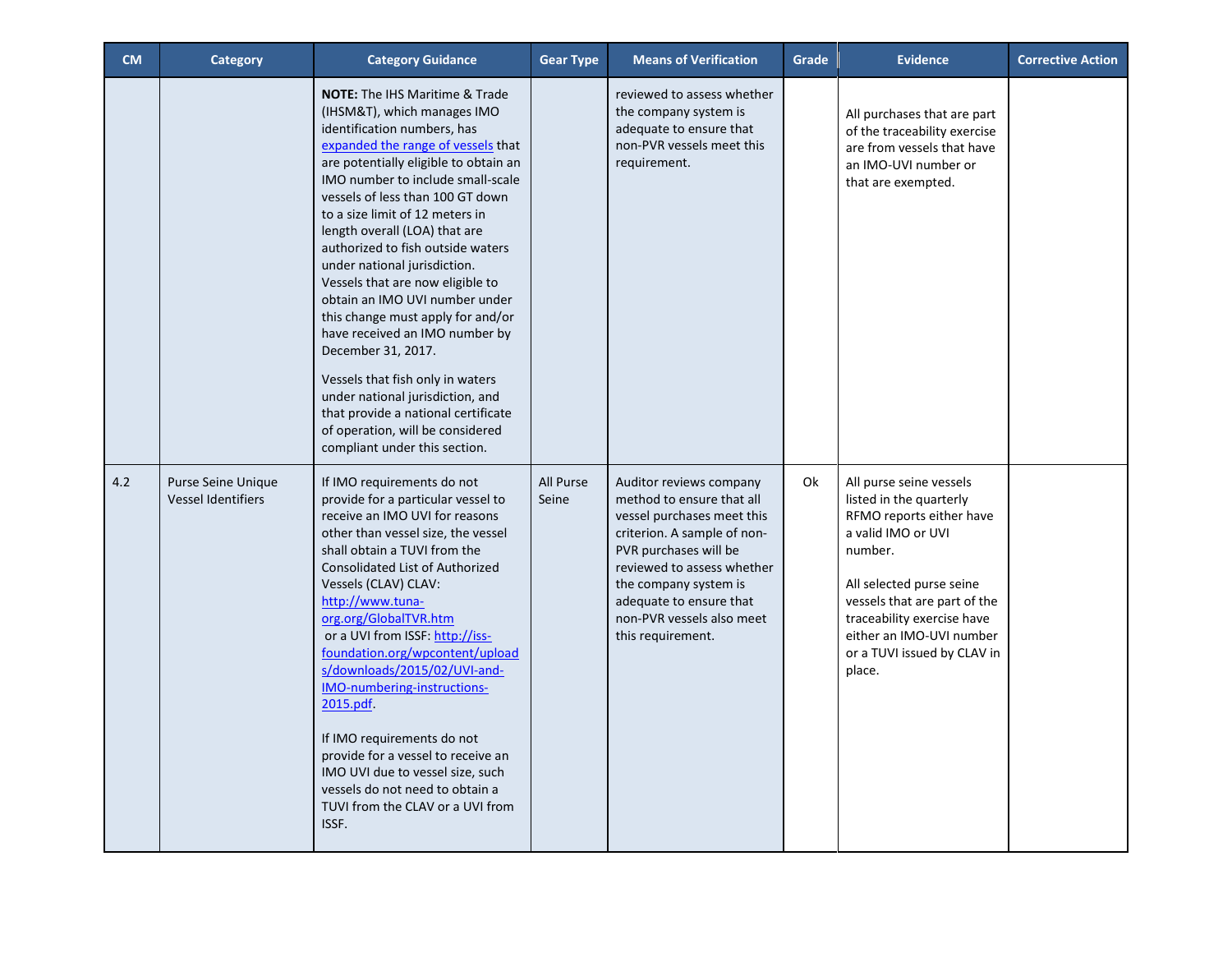| <b>CM</b> | Category                 | <b>Category Guidance</b>                                                                                                                                                                                                                                                                                                                                                                                                                                                                                                                                                                     | <b>Gear Type</b>        | <b>Means of Verification</b>                                                                                                                                                                                                                                                   | Grade        | <b>Evidence</b>                                                                                                                                                                                                                                                                                                                                                                                                                                                                                                                                                                                                                                             | <b>Corrective Action</b>                                                                                                                                                                                                                                                                                                                                                                                                                                                       |
|-----------|--------------------------|----------------------------------------------------------------------------------------------------------------------------------------------------------------------------------------------------------------------------------------------------------------------------------------------------------------------------------------------------------------------------------------------------------------------------------------------------------------------------------------------------------------------------------------------------------------------------------------------|-------------------------|--------------------------------------------------------------------------------------------------------------------------------------------------------------------------------------------------------------------------------------------------------------------------------|--------------|-------------------------------------------------------------------------------------------------------------------------------------------------------------------------------------------------------------------------------------------------------------------------------------------------------------------------------------------------------------------------------------------------------------------------------------------------------------------------------------------------------------------------------------------------------------------------------------------------------------------------------------------------------------|--------------------------------------------------------------------------------------------------------------------------------------------------------------------------------------------------------------------------------------------------------------------------------------------------------------------------------------------------------------------------------------------------------------------------------------------------------------------------------|
| 4.3(a)    | <b>Observer Coverage</b> | Evidence of 100% observer<br>coverage (human or electronic)<br>unless exempt or prevented by<br>force majeure. The data collected<br>by the observer must be made<br>available to the flag state<br>authorities and, if appropriate, to<br>the RFMO, in the format required<br>by the flag state (and RFMO). In<br>case the flag state (or RFMO) does<br>not accept the data, the vessel<br>owner must store data for at least<br>three years from the end of the<br>trip. At a minimum, data to be<br>made available are those fields<br>required by the flag state for vessel<br>logbooks. | Large<br>Purse<br>Seine | Auditor assesses company<br>system for observer<br>coverage of controlled<br>vessels, company data<br>submission to RFMOs and<br>RFMO committee meetings<br>and compliance reports,<br>etc. If RFMO requires 100%<br>observer coverage, no<br>further evidence is<br>required. | Ok           | All LSPS vessels listed in<br>the quarterly RFMO<br>reports are registered on<br>the PVR and in good<br>standing for this measure.<br>All selected large purse<br>seine vessels that are part<br>of the traceability exercise<br>have 100% observer<br>coverage as per PVR<br>records.                                                                                                                                                                                                                                                                                                                                                                      |                                                                                                                                                                                                                                                                                                                                                                                                                                                                                |
| 4.4(a)    | Transshipments           | No transactions in tuna where<br>transportation included<br>transshipment, except when<br>exempt per Conservation Measure<br>4.4 (b)(i) or Conservation Measure<br>8.1.                                                                                                                                                                                                                                                                                                                                                                                                                      | All Purse<br>Seine      | Auditor reviews data<br>submission for relevant<br>RFMO, transshipment<br>documents and RFMO<br>compliance committee and<br>commission reports to<br>verify that tuna purchased<br>has not undergone<br>unauthorized<br>transshipment.                                         | <b>Minor</b> | Auditor found several<br>coordinates indicating<br>purse seine at-sea<br>transshipments listed in<br>the quarterly RFMO<br>reports.<br>Company indicated they<br>had not realized the<br>vessels they sourced from<br>were not in conformance<br>with CM $4.4(a)$ , as the<br>transshipments are<br>authorized by the<br>Philippines Government.<br>Company has initiated a<br>discussion with the ISSF<br>regarding whether small<br>Philippines flagged purse<br>seine vessels may qualify<br>for an exemption to this<br>measure.<br>All transshipments by<br>vessels identified in the<br>traceability exercise are<br>properly listed and<br>reported. | CAR: Company<br>needs to provide<br>evidence that<br>these vessels will<br>qualify for an<br>exemption to this<br>conservation<br>measure or<br>submit itself to a<br>traceability<br>exercise covering<br>Q2 and Q3 2022<br>to demonstrate it<br>is no longer<br>sourcing from<br>purse seine<br>vessels that<br>transship at sea<br>and that do not<br>benefit from an<br>exemption.<br><b>June 2022</b><br>Update:<br>Company's<br>sourcing from<br><b>High Seas pocket</b> |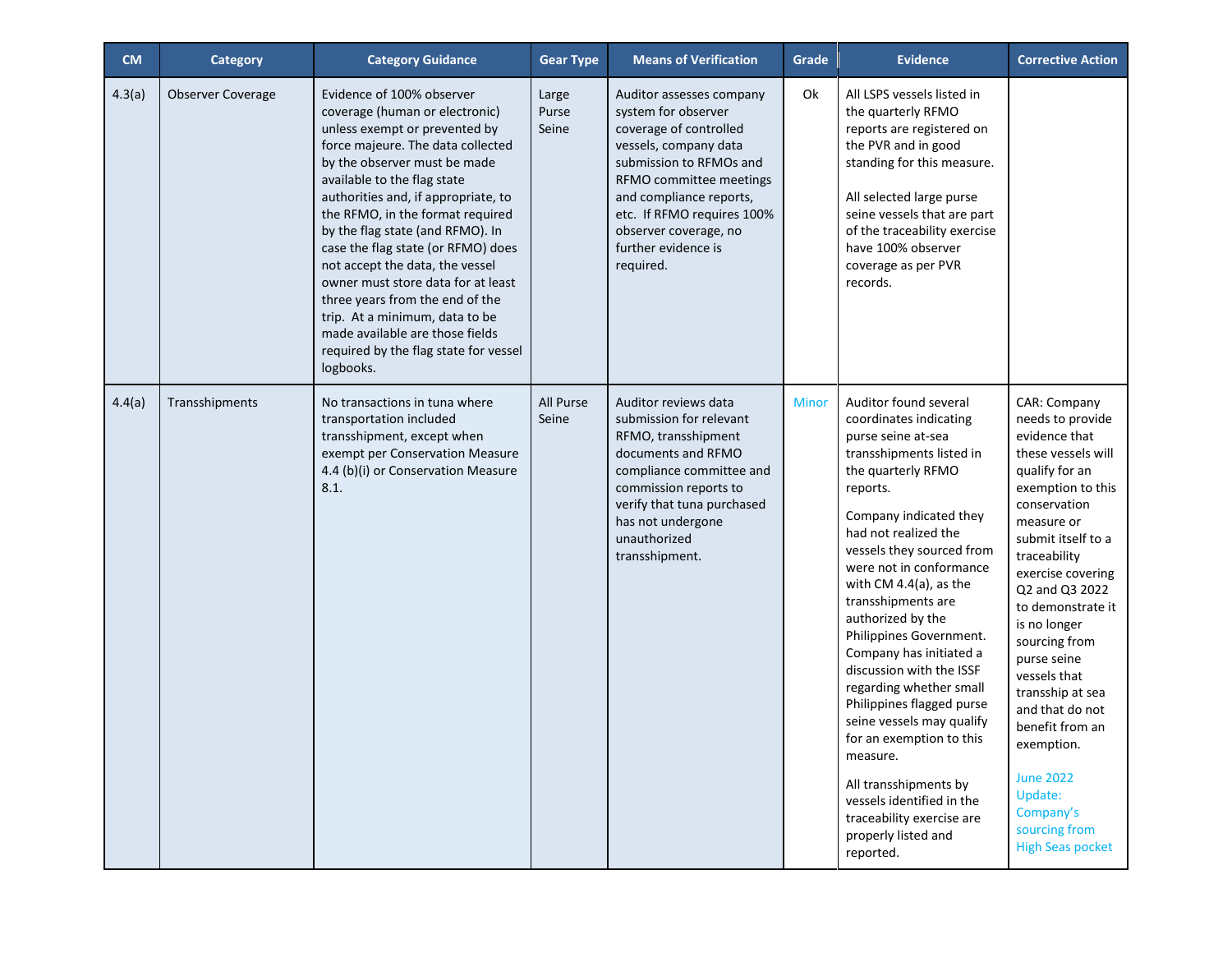| <b>CM</b> | <b>Category</b>                            | <b>Category Guidance</b>                                                                                                                                                                                                                                                                                                                                                                                               | <b>Gear Type</b>            | <b>Means of Verification</b>                                                                                                                                                                                                                                                                                            | Grade | <b>Evidence</b>                                                                                                                                                                                                                                                                                                                                                                                                                                                                                                                                                                                                                                                                                                                                                                                                                     | <b>Corrective Action</b>                                                                                                                                                                                              |
|-----------|--------------------------------------------|------------------------------------------------------------------------------------------------------------------------------------------------------------------------------------------------------------------------------------------------------------------------------------------------------------------------------------------------------------------------------------------------------------------------|-----------------------------|-------------------------------------------------------------------------------------------------------------------------------------------------------------------------------------------------------------------------------------------------------------------------------------------------------------------------|-------|-------------------------------------------------------------------------------------------------------------------------------------------------------------------------------------------------------------------------------------------------------------------------------------------------------------------------------------------------------------------------------------------------------------------------------------------------------------------------------------------------------------------------------------------------------------------------------------------------------------------------------------------------------------------------------------------------------------------------------------------------------------------------------------------------------------------------------------|-----------------------------------------------------------------------------------------------------------------------------------------------------------------------------------------------------------------------|
|           |                                            |                                                                                                                                                                                                                                                                                                                                                                                                                        |                             |                                                                                                                                                                                                                                                                                                                         |       | June 2022 Update: On<br>April 6, 2022, conservation<br>measure 4.4(b)(ii) was<br>adopted. The measure<br>allows for sourcing from<br>purse seine vessels that<br>transship in WCPFC High<br>Seas pocket no.1 as long as<br>certain conditions are met.<br>On June 6, 2022, General<br>Tuna provided the auditor<br>with a copy of their<br>internal procedure for<br>ensuring that tuna sourced<br>from High Seas pocket<br>no.1 complies with the<br>measure. Auditor finds<br>internal procedure is set<br>up to meet CM 4.4(b)(ii)<br>requirements. While the<br>company is demonstrating<br>efforts to remediate, the<br>internal procedure applies<br>to future procurement,<br>and does not cover<br>procurement during the<br>past audit year. Therefore,<br>the nonconformance is<br>downgraded from a Major<br>to a Minor. | no. 1 will be<br>subject to<br>additional<br>scrutiny during<br>the 2023 audit<br>looking at 2022<br>activities. This is<br>to ensure that<br>company's<br>internal<br>procedure is<br>being properly<br>implemented. |
| 4.4(c)    | Transshipment at Sea-<br>Observer Coverage | Processors, traders, importers,<br>marketers and others involved in<br>the seafood industry shall conduct<br>transactions with longline vessels<br>that conduct<br>transshipments at sea, whether<br>high seas, EEZ, territorial seas or<br>archipelagic waters, only if 100% of<br>such transshipments are observed<br>(either by a human observer on<br>board the longline vessel or<br>onboard the carrier vessel). | Large-<br>Scale<br>Longline | <b>Auditor assesses</b><br>participating company<br>system to determine<br>observer coverage on large-<br>scale longline, and/or<br>transshipment, vessels they<br>source from.<br>Company shall maintain<br>record(s) of RFMO<br>transshipment declarations,<br>which must be signed by<br>the observer present during | N/A   | Company stated it does<br>not source from large-<br>scale longline vessels.<br>No large-scale longline<br>vessels identified in RFMO<br>reports.<br>No large longline vessels<br>were identified during the<br>traceability exercise.                                                                                                                                                                                                                                                                                                                                                                                                                                                                                                                                                                                               |                                                                                                                                                                                                                       |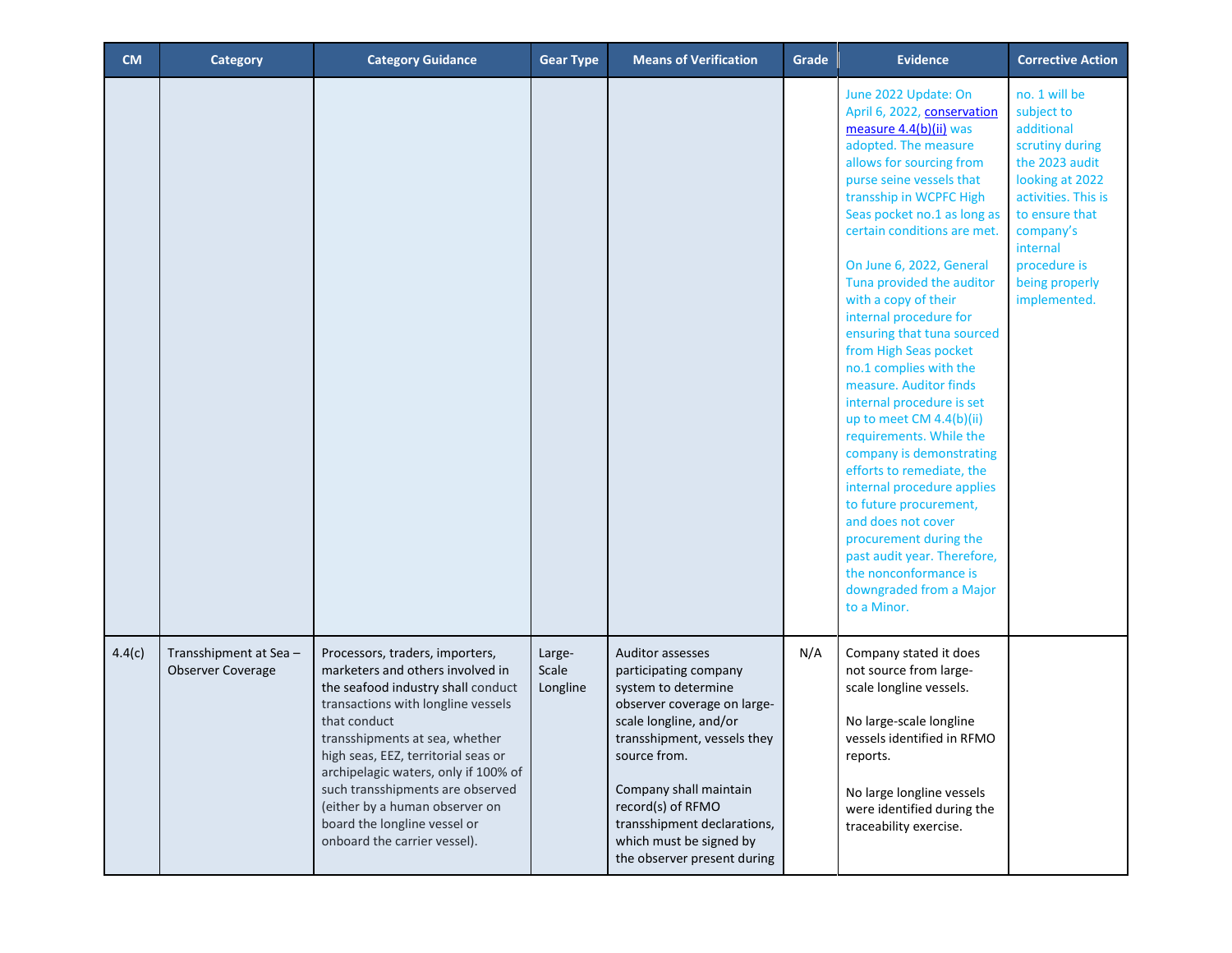| <b>CM</b> | Category                                                                | <b>Category Guidance</b>                                                                                                                                                                                                                                                                                                                                                                                                                                                                                                                                                            | <b>Gear Type</b> | <b>Means of Verification</b>                                                                                                                                                                                                                                                                                                                                                                                         | Grade    | <b>Evidence</b>                                                                                                                                                                                                                                                                                                                                                                  | <b>Corrective Action</b> |
|-----------|-------------------------------------------------------------------------|-------------------------------------------------------------------------------------------------------------------------------------------------------------------------------------------------------------------------------------------------------------------------------------------------------------------------------------------------------------------------------------------------------------------------------------------------------------------------------------------------------------------------------------------------------------------------------------|------------------|----------------------------------------------------------------------------------------------------------------------------------------------------------------------------------------------------------------------------------------------------------------------------------------------------------------------------------------------------------------------------------------------------------------------|----------|----------------------------------------------------------------------------------------------------------------------------------------------------------------------------------------------------------------------------------------------------------------------------------------------------------------------------------------------------------------------------------|--------------------------|
|           |                                                                         | Note: The WCPFC E-reporting<br>system allows transshipment<br>declarations (TDs) to be filed<br>without the observer's signature.<br>In such cases, company should<br>obtain a copy of the observer<br>contract, the crew list (signed and<br>dated by the skipper), or some<br>other evidence of 100% observer<br>coverage for the period during<br>which TDs were submitted using<br>the E-reporting system.<br>For the purposes of this measure, a<br>large-scale' longline vessel is<br>defined as a vessel that is equal to<br>or greater than 20m length overall<br>$(LOA)$ . |                  | transshipment.<br>If vessel uses the WCPFC E-<br>reporting system for a TD,<br>auditor asks company to<br>provide a copy of the<br>observer contract, the<br>vessel crew list or other<br>evidence for that vessel.                                                                                                                                                                                                  |          |                                                                                                                                                                                                                                                                                                                                                                                  |                          |
| 5.1       | Illegal, Unreported and<br>Unregulated (IUU)<br>Fishing                 | No transactions with vessels on<br>any tuna RFMO IUU vessel list.                                                                                                                                                                                                                                                                                                                                                                                                                                                                                                                   | All              | Auditor checks quarterly<br>data sent by the company<br>to the RFMO for the<br>presence of IUU listed<br>vessels.<br>The auditor reviews the<br>company purchasing<br>system to prevent IUU fish.<br>This will also be assessed<br>during traceability exercises<br>to verify that products do<br>not originate from IUU<br>vessels and by reviewing<br>compliance committee<br>reports, commission<br>reports, etc. | 0k<br>0k | None of the vessels listed<br>in the quarterly RFMO<br>reports appear on the IUU<br>combined list (https://iuu-<br>vessels.org/Home/Search)<br>Company has system in<br>place to screen for IUU<br>vessels ahead of<br>procurement. No IUU<br>purchases identified in the<br>quarterly RFMO reports.<br>No IUU listed vessels were<br>found during the<br>traceability exercise. |                          |
| 5.2       | Illegal, Unreported and<br>Unregulated (IUU)<br><b>Product Response</b> | No IUU purchases. If IUU found,<br>company must withdraw these<br>products from the marketplace.                                                                                                                                                                                                                                                                                                                                                                                                                                                                                    | All              | Auditor reviews company<br>recall procedure for<br>presence of IUU policy,<br>then reviews company<br>purchases and compares to<br>RFMO IUU lists.                                                                                                                                                                                                                                                                   | 0k       | Company provided copy of<br>its recall procedure to<br>withdraw products from<br>the marketplace. The<br>policy specifies what needs<br>to happen to retrieve IUU<br>product from its supply<br>chain should it be<br>identified.                                                                                                                                                |                          |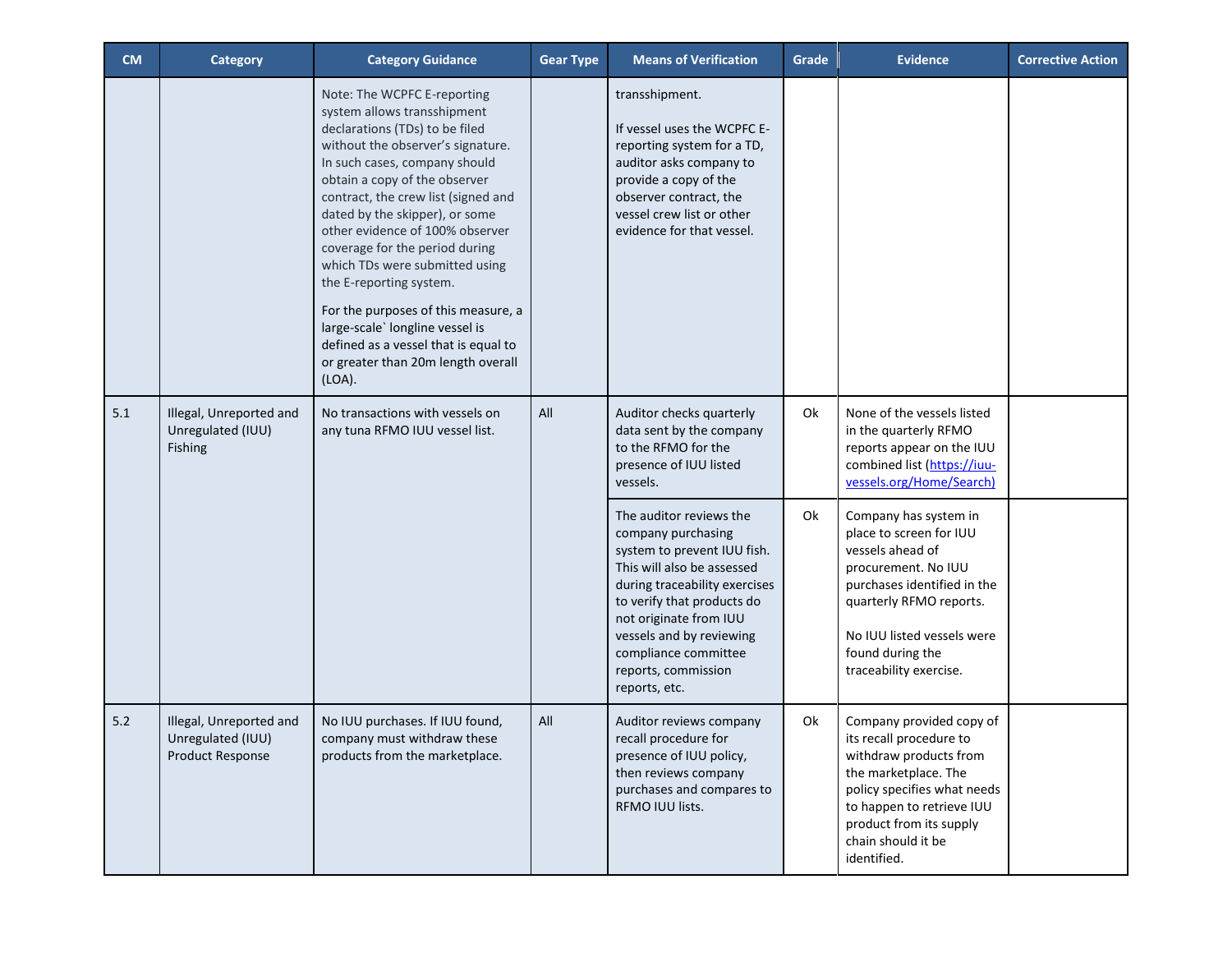| <b>CM</b> | Category                                                                                                                                                  | <b>Category Guidance</b>                                                                                                                                                                                                                                                                                                                                                                                                                                                                                                                                                                                                                                                                                                                                          | <b>Gear Type</b>        | <b>Means of Verification</b>                                                                                                                                                                                                                                                                                                                                                            | Grade | <b>Evidence</b>                                                                                                                                                                                                                                                                                                 | <b>Corrective Action</b> |
|-----------|-----------------------------------------------------------------------------------------------------------------------------------------------------------|-------------------------------------------------------------------------------------------------------------------------------------------------------------------------------------------------------------------------------------------------------------------------------------------------------------------------------------------------------------------------------------------------------------------------------------------------------------------------------------------------------------------------------------------------------------------------------------------------------------------------------------------------------------------------------------------------------------------------------------------------------------------|-------------------------|-----------------------------------------------------------------------------------------------------------------------------------------------------------------------------------------------------------------------------------------------------------------------------------------------------------------------------------------------------------------------------------------|-------|-----------------------------------------------------------------------------------------------------------------------------------------------------------------------------------------------------------------------------------------------------------------------------------------------------------------|--------------------------|
|           |                                                                                                                                                           |                                                                                                                                                                                                                                                                                                                                                                                                                                                                                                                                                                                                                                                                                                                                                                   |                         | Company initiates market<br>withdrawal of IUU<br>products.                                                                                                                                                                                                                                                                                                                              | N/A   | No IUU product was found<br>in supply chain during<br>audit period, so no market<br>withdrawal had to be<br>initiated.                                                                                                                                                                                          |                          |
| 6.1       | <b>Transaction Ban for</b><br>Large-Scale Purse-Seine<br><b>Vessels not Actively</b><br>Fishing for Tuna as of<br>December 31, 2012                       | Demonstrate that all purchases<br>from large-scale purse seine<br>vessels are from vessels actively<br>fishing for tuna as of December 31,<br>2012 and listed on the ISSF Record<br>of Large-Scale Purse Seine Vessels<br>(Record). If a vessel is not listed on<br>the Record, the company shall<br>provide evidence of the vessel<br>attributes in accordance with<br>Conservation Measure 6.2 (a). Any<br>updates to the Record must be<br>made in accordance with 6.2(a).                                                                                                                                                                                                                                                                                     | Large<br>Purse<br>Seine | Auditor reviews a list of<br>company purchases from<br>large-scale purse seine<br>vessels to assess whether<br>the source vessels are listed<br>on the ISSF Record of Large-<br>Scale Purse Seine Vessels.                                                                                                                                                                              | 0k    | All LSPS vessels listed in<br>the quarterly RFMO<br>reports appear on the ISSF<br>LSPS Record.<br>All large purse seine<br>vessels that are part of the<br>traceability exercise are<br>listed on the Record of<br>Large-Scale PS vessels.                                                                      |                          |
| 6.2(e)    | Purchases from<br><b>Purse Seine</b><br>Vessels in Fleets with<br>Other Vessels not in<br>Compliance with ISSF<br>Conservation<br>Measures 6.1 and 6.2(a) | Processors, traders, importers,<br>transporters, marketers and others<br>involved in the seafood industry<br>shall refrain from transactions in<br>skipjack, bigeye and yellowfin tuna<br>caught by any and all large-scale<br>purse seine vessels owned by<br>business organizations or<br>individuals that also own large-<br>scale purse seine vessels not in<br>compliance with ISSF Conservation<br>Measures 6.1 and 6.2(a).<br>For the purposes of this measure,<br>"owned" means a registered or<br>controlling (majority) interest in<br>the vessels:<br>(1) directly or indirectly (through<br>intermediary entities) by any<br>business organization or its<br>affiliated business organizations,<br>including commonly controlled<br>organizations, or | Large<br>Purse<br>Seine | Vessel representative will<br>be asked to provide a<br>complete list of all owned<br>large-scale purse seine<br>vessels, including IMO<br>numbers.<br>Auditor reviews list of<br>owned vessels and<br>compares it to the PVR<br>record. Auditor may review<br>RFMO records, and other<br>publicly available sources of<br>information,<br>to cross-reference<br>ownership declarations. | Ok    | None of the LSPS vessels<br>listed in quarterly RFMO<br>reports were found to<br>belong to fleets with other<br>LSPS vessels not listed on<br>the Record.<br>No suspicious vessels<br>identified in the<br>traceability exercise<br>belong to a "fleet" with<br>other LSPS vessels not<br>listed on the Record. |                          |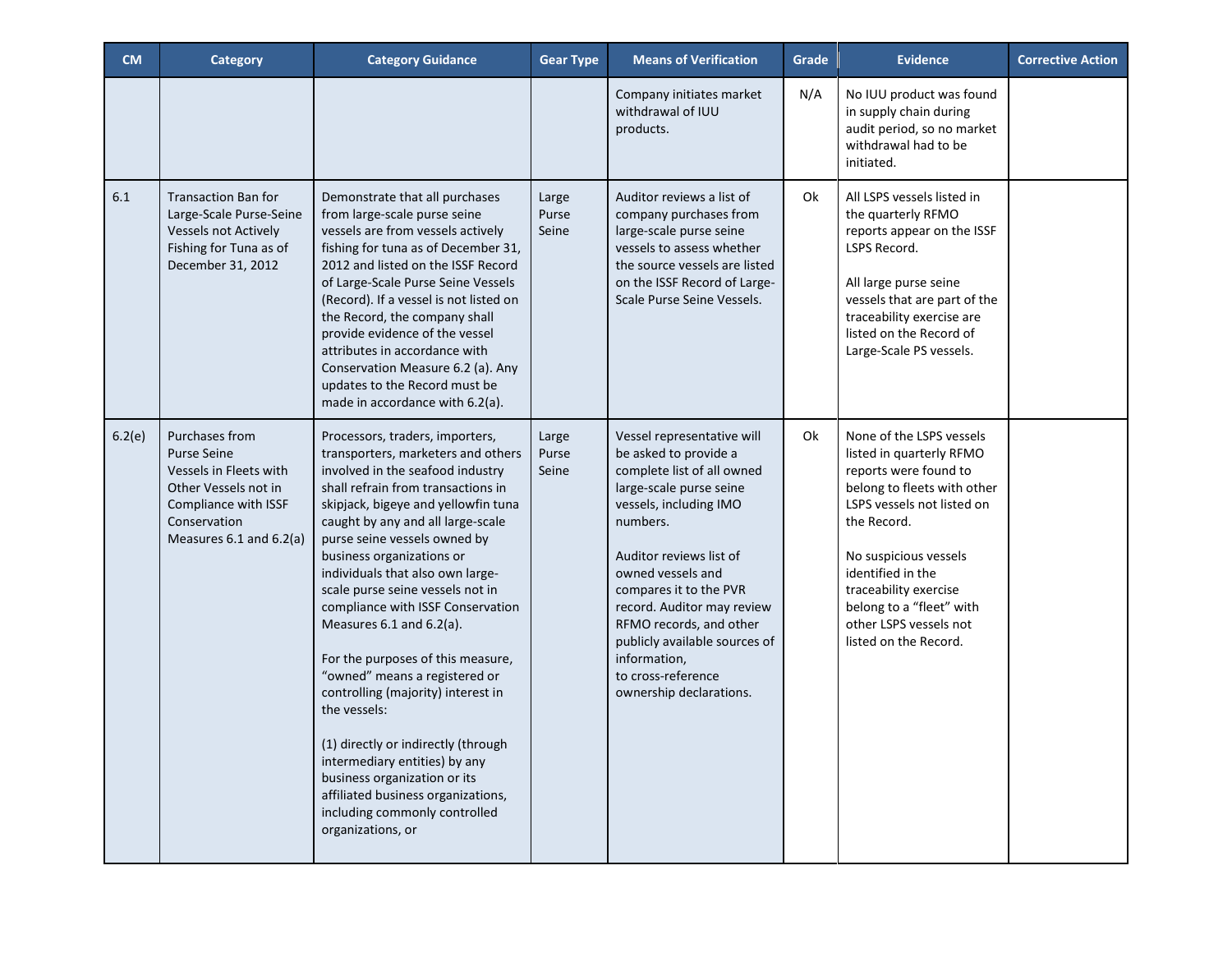| <b>CM</b> | Category                                     | <b>Category Guidance</b>                                                                                                                                                                                                                                                                                                                                                                                                                                                    | <b>Gear Type</b>        | <b>Means of Verification</b>                                                                                                                                     | Grade | <b>Evidence</b>                                                                                                                                                                                                                                                                                                     | <b>Corrective Action</b> |
|-----------|----------------------------------------------|-----------------------------------------------------------------------------------------------------------------------------------------------------------------------------------------------------------------------------------------------------------------------------------------------------------------------------------------------------------------------------------------------------------------------------------------------------------------------------|-------------------------|------------------------------------------------------------------------------------------------------------------------------------------------------------------|-------|---------------------------------------------------------------------------------------------------------------------------------------------------------------------------------------------------------------------------------------------------------------------------------------------------------------------|--------------------------|
|           |                                              | (2) directly or indirectly by any<br>individuals, including individual<br>ownership of any equity or<br>investment interest in whatever<br>form of any business organization<br>operating, managing, controlling or<br>receiving revenues from a vessel.<br>Individuals shall include any<br>natural person and his or her<br>family members (including spouse,<br>domestic partner, child, sibling,<br>parent or grandparent, whether<br>natural, adopted or by marriage). |                         |                                                                                                                                                                  |       |                                                                                                                                                                                                                                                                                                                     |                          |
| 7.1(a)    | Registration of<br><b>Controlled Vessels</b> | Register all controlled purse seine<br>and supply & tender vessels on the<br>PVR.                                                                                                                                                                                                                                                                                                                                                                                           | All Purse<br>Seine      | Auditor will obtain list of<br>controlled vessels from<br>company and compare to<br>PVR. Information may also<br>come from industry and<br>media sources.        | N/A   | Company provided a<br>written statement that it<br>does not control any purse<br>seine and/or supply &<br>tender vessels.                                                                                                                                                                                           |                          |
| 7.1(b)    | Registration of<br><b>Controlled Vessels</b> | Register all controlled longline<br>vessels on the PVR.                                                                                                                                                                                                                                                                                                                                                                                                                     | All<br>Longline         | Auditor will obtain list of<br>controlled vessels from<br>company and compare to<br>PVR. Information may also<br>come from industry and<br>media sources.        | N/A   | Company provided a<br>written statement that it<br>does not control any<br>longline vessels.                                                                                                                                                                                                                        |                          |
| 7.2       | Threshold Requirement<br>for PVR Listing     | Obtain written verification that all<br>supplier purse seine vessels owned<br>by the same business organization<br>meet the requirements of CM 7.2.<br>For the purposes of this measure,<br>"owned" means a registered or<br>controlling (majority) interest in<br>the vessel(s).                                                                                                                                                                                           | Large<br>Purse<br>Seine | Auditor reviews the efficacy<br>of the verification process<br>used by PCs.<br>Auditor reviews publicly<br>available information on<br>the ownership of vessels. | Ok    | None of the LSPS vessels<br>listed in the quarterly<br>RFMO reports were found<br>to belong to fleets with<br>other LSPS vessels not<br>listed on the PVR.<br>All purchases LSPS vessels<br>within the traceability<br>exercise seem to come<br>from fleets where all LSPS<br>vessels are registered on<br>the PVR. |                          |
| 7.3       | <b>Purchases from PVR</b><br><b>Vessels</b>  | For fishing trips beginning on or<br>after January 1, 2016, source 100%<br>of skipjack, yellowfin and bigeye<br>tuna caught by large-scale purse                                                                                                                                                                                                                                                                                                                            | Large<br>Purse<br>Seine | Auditor isolates skipjack,<br>yellowfin and bigeye tuna<br>caught by large-scale purse<br>seiners within the quarterly                                           | 0k    | All LSPS vessels listed in<br>the quarterly RFMO<br>reports are registered on<br>the PVR.                                                                                                                                                                                                                           |                          |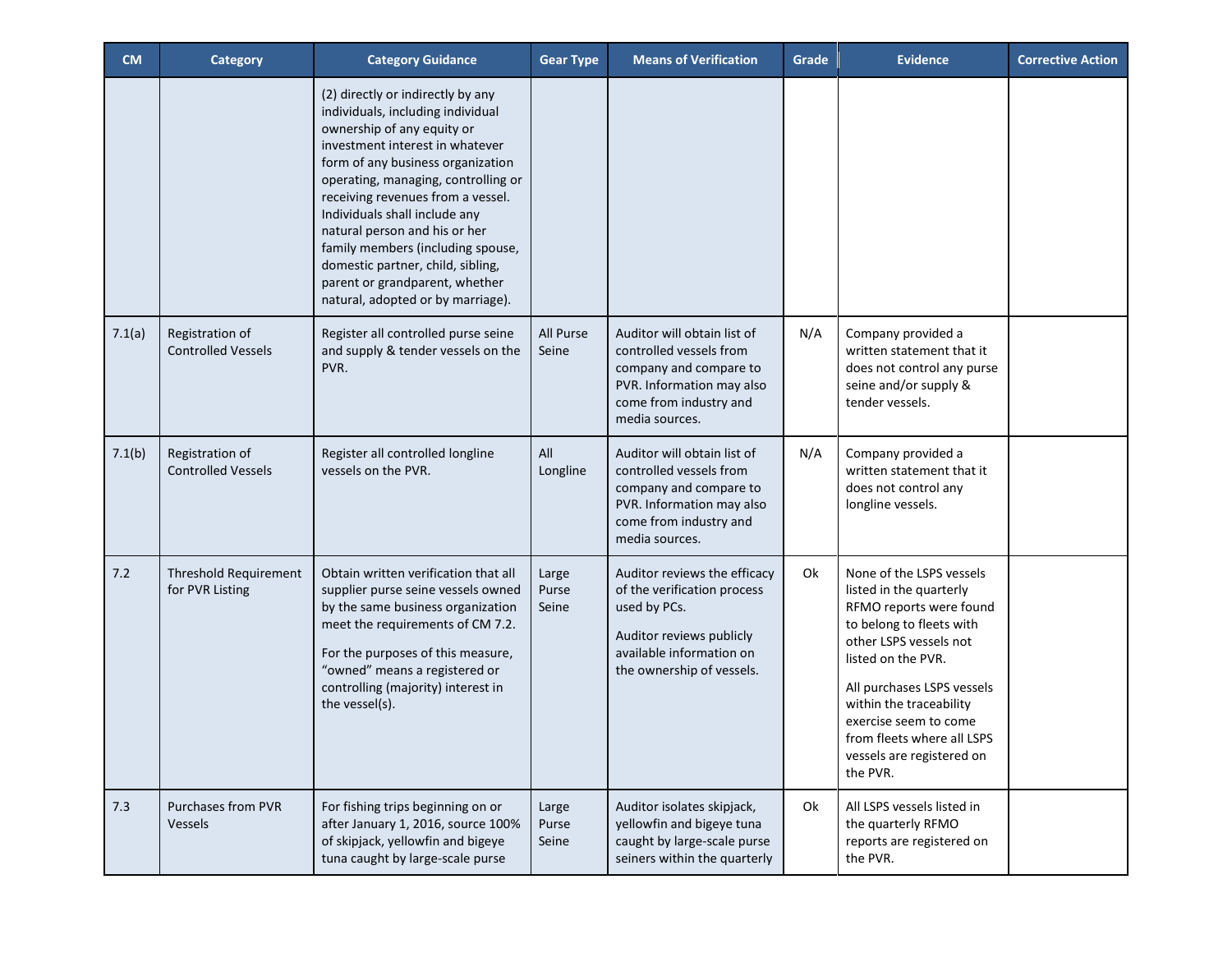| <b>CM</b> | Category                            | <b>Category Guidance</b>                                                                                                                                                                                                                                                                                                                                                                                                                                                                                                                                                                                                                                                                                                                                                                                                                                                                                                                                                                                                                                                                                                               | <b>Gear Type</b>   | <b>Means of Verification</b>                                                                                                                                                                                                                                                                                                                                                                                                                   | Grade | <b>Evidence</b>                                                                                                                                           | <b>Corrective Action</b> |
|-----------|-------------------------------------|----------------------------------------------------------------------------------------------------------------------------------------------------------------------------------------------------------------------------------------------------------------------------------------------------------------------------------------------------------------------------------------------------------------------------------------------------------------------------------------------------------------------------------------------------------------------------------------------------------------------------------------------------------------------------------------------------------------------------------------------------------------------------------------------------------------------------------------------------------------------------------------------------------------------------------------------------------------------------------------------------------------------------------------------------------------------------------------------------------------------------------------|--------------------|------------------------------------------------------------------------------------------------------------------------------------------------------------------------------------------------------------------------------------------------------------------------------------------------------------------------------------------------------------------------------------------------------------------------------------------------|-------|-----------------------------------------------------------------------------------------------------------------------------------------------------------|--------------------------|
|           |                                     | seine vessels from vessels<br>registered in the PVR.                                                                                                                                                                                                                                                                                                                                                                                                                                                                                                                                                                                                                                                                                                                                                                                                                                                                                                                                                                                                                                                                                   |                    | RFMO data submission and<br>compares trip dates and<br>purchase data to PVR listing<br>dates. Supporting<br>documentation may be<br>requested to verify the<br>accuracy of trip dates.                                                                                                                                                                                                                                                         |       | All vessels, trip details and<br>catch volumes of direct<br>purchases from LSPS that<br>are part the traceability<br>exercise match with PVR<br>listings. |                          |
| 7.4       | Supply and Tender<br><b>Vessels</b> | 1. Processors, traders, importers,<br>transporters, marketers and others<br>involved in the seafood industry,<br>for skipjack, yellowfin and bigeye<br>tuna with controlled supply or<br>tender vessels that operate with<br>purse seine vessels fishing for<br>skipjack, yellowfin and<br>bigeye tuna, shall:<br>(a) register all such vessels on the<br><b>ISSF ProActive Vessel Register</b><br>(PVR) and thereafter maintain such<br>registration indefinitely;<br>(b) ensure all such vessels are<br>listed on the authorized vessel<br>record of any of the RFMO<br>governing the ocean area in which<br>the tuna was caught;<br>(c) ensure all such vessels have an<br>IMO unique vessel identifier; and<br>(d) ensure all such vessels are not<br>listed on the IUU Vessel List of any<br>RFMO.<br>2.For the purposes of this<br>measure, controlled vessels<br>include vessels as defined in ISSF<br>CM 7.1<br>3. When registering all controlled<br>supply or tender vessels on the<br>PVR, in addition to the vessel<br>attribute data already required as<br>part of the PVR listing<br>application, the vessel owner must | All Purse<br>Seine | Auditor asks participating<br>company for list of supply<br>and tender vessels and<br>checks whether vessels are<br>listed on the PVR.<br>Auditor verifies vessel<br>attribute data, IMO<br>number, RFMO registration,<br>ownership, and whether<br>vessel(s) appear on RFMO<br><b>IUU lists.</b><br>Auditor reviews list of PS<br>vessels linked to each<br>supply & tender vessel. PS<br>vessel list must include<br>vessel names and flags. | N/A   | No supply and tender<br>vessels were identified in<br>RFMO reports.<br>No supply and tender<br>vessels were recorded in<br>the traceability exercise.     |                          |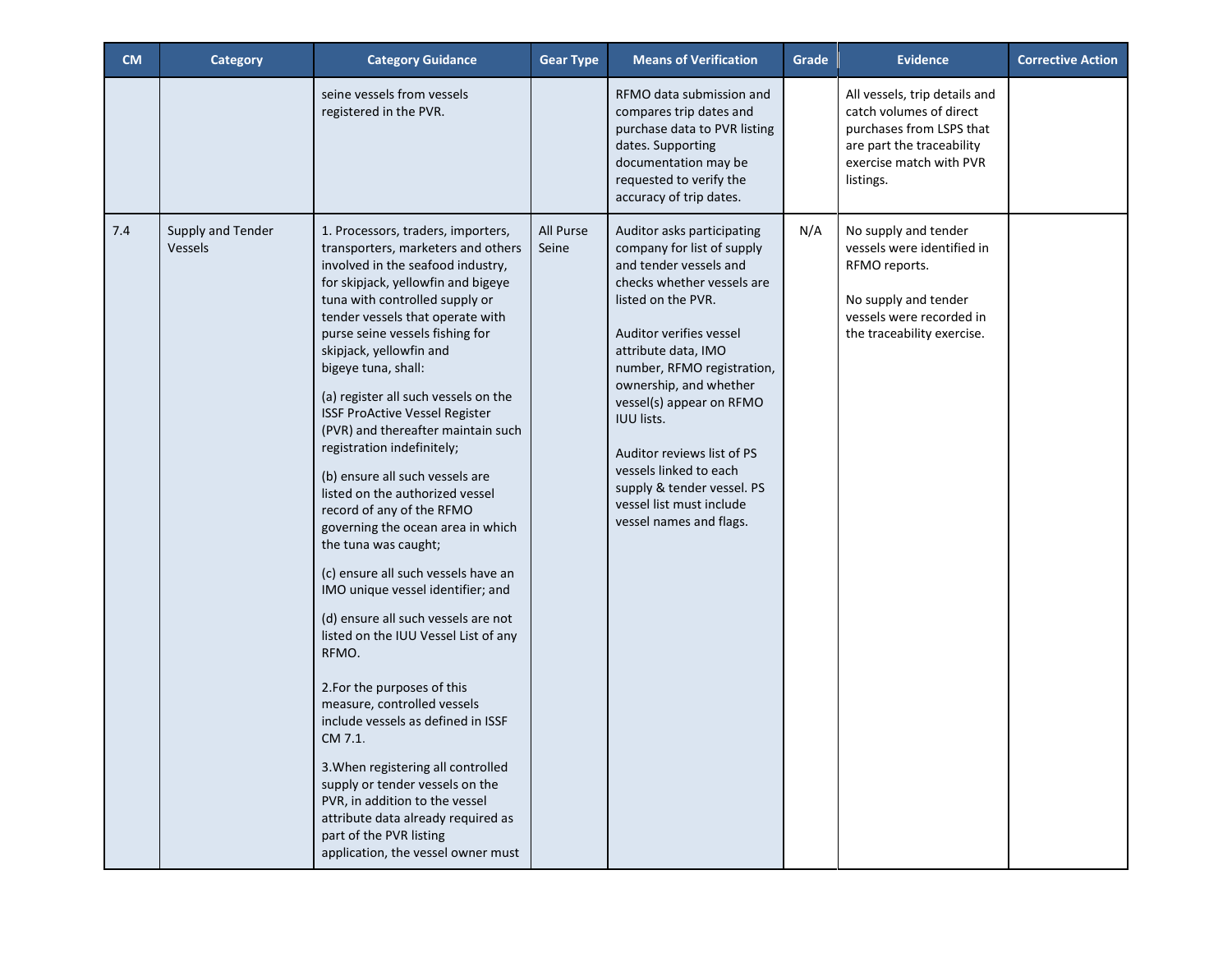| <b>CM</b> | Category                                                         | <b>Category Guidance</b>                                                                                                                                                                                                                                                                                                                                                                                                                                                                                             | <b>Gear Type</b>                    | <b>Means of Verification</b>                                                                                                                                                                                                                                                                                                                                                                                                                                                                                                                                                                                                                                                                                                                                    | Grade | <b>Evidence</b>                                                                                                                                                                                                                                   | <b>Corrective Action</b> |
|-----------|------------------------------------------------------------------|----------------------------------------------------------------------------------------------------------------------------------------------------------------------------------------------------------------------------------------------------------------------------------------------------------------------------------------------------------------------------------------------------------------------------------------------------------------------------------------------------------------------|-------------------------------------|-----------------------------------------------------------------------------------------------------------------------------------------------------------------------------------------------------------------------------------------------------------------------------------------------------------------------------------------------------------------------------------------------------------------------------------------------------------------------------------------------------------------------------------------------------------------------------------------------------------------------------------------------------------------------------------------------------------------------------------------------------------------|-------|---------------------------------------------------------------------------------------------------------------------------------------------------------------------------------------------------------------------------------------------------|--------------------------|
|           |                                                                  | provide the vessel names and flags<br>of all the purse seine vessels that<br>the listed supply or tender vessels<br>support, to the maximum extent<br>possible.<br>4.For purposes of this measure,<br>supply and tender vessels are any<br>vessel used, or intended for use,<br>for the purpose of fishing or the<br>transport of fishery products.                                                                                                                                                                  |                                     |                                                                                                                                                                                                                                                                                                                                                                                                                                                                                                                                                                                                                                                                                                                                                                 |       |                                                                                                                                                                                                                                                   |                          |
| 7.5       | <b>Purchases from PVR</b><br><b>Vessels</b>                      | If purchasing albacore, yellowfin<br>and bigeye tuna from longline<br>vessels, processors, traders,<br>importers, transporters, marketers<br>and others involved in the seafood<br>industry shall:<br>Develop and make public by<br>December 31, 2019 a statement of<br>intent to increase purchases from<br>longline vessels registered on the<br>PVR.<br>Publish the percentage of their<br>longline purchases from PVR<br>registered longline vessels by<br>March 31, 2020 or indicate no such<br>purchases made. | Longline                            | If PC purchases albacore,<br>yellowfin or bigeye tuna<br>from longline vessels,<br>auditor checks for public PC<br>statement of intent to<br>increase purchases from<br>longline vessels registered<br>on the PVR<br>Auditor checks for<br>published PC statement(s)<br>regarding the percentage of<br>tuna sourced from PVR<br>registered longline vessels.<br>Auditor verifies the stated<br>percentage against volumes<br>reported in the quarterly<br>RFMO reports.<br>Or, if no purchases of<br>albacore, yellowfin or<br>bigeye tuna are made from<br>PVR longline vessels,<br>auditor checks for PC<br>statement indicating that<br>no purchase was made<br>from PVR registered<br>longline vessels and cross-<br>checks with quarterly<br>RFMO reports. | N/A   | The company provided a<br>written statement that it<br>does not source from<br>longline vessels. Statement<br>matches with available<br>sourcing data from RFMO<br>reports.<br>https://www.centurypacifi<br>c.com.ph/sustainability/pu<br>rchases |                          |
| 8.1       | <b>Exemption for Very</b><br><b>Small Purse Seine</b><br>Vessels | Very small purse seine vessels are<br>exempted from the following ISSF<br><b>Conservation Measures:</b>                                                                                                                                                                                                                                                                                                                                                                                                              | <b>Very Small</b><br>Purse<br>Seine | The company can<br>demonstrate that the<br>vessel is less than 30 GT by                                                                                                                                                                                                                                                                                                                                                                                                                                                                                                                                                                                                                                                                                         | N/A   | Company stated it did not<br>source directly from any<br>very small PS vessels.                                                                                                                                                                   |                          |